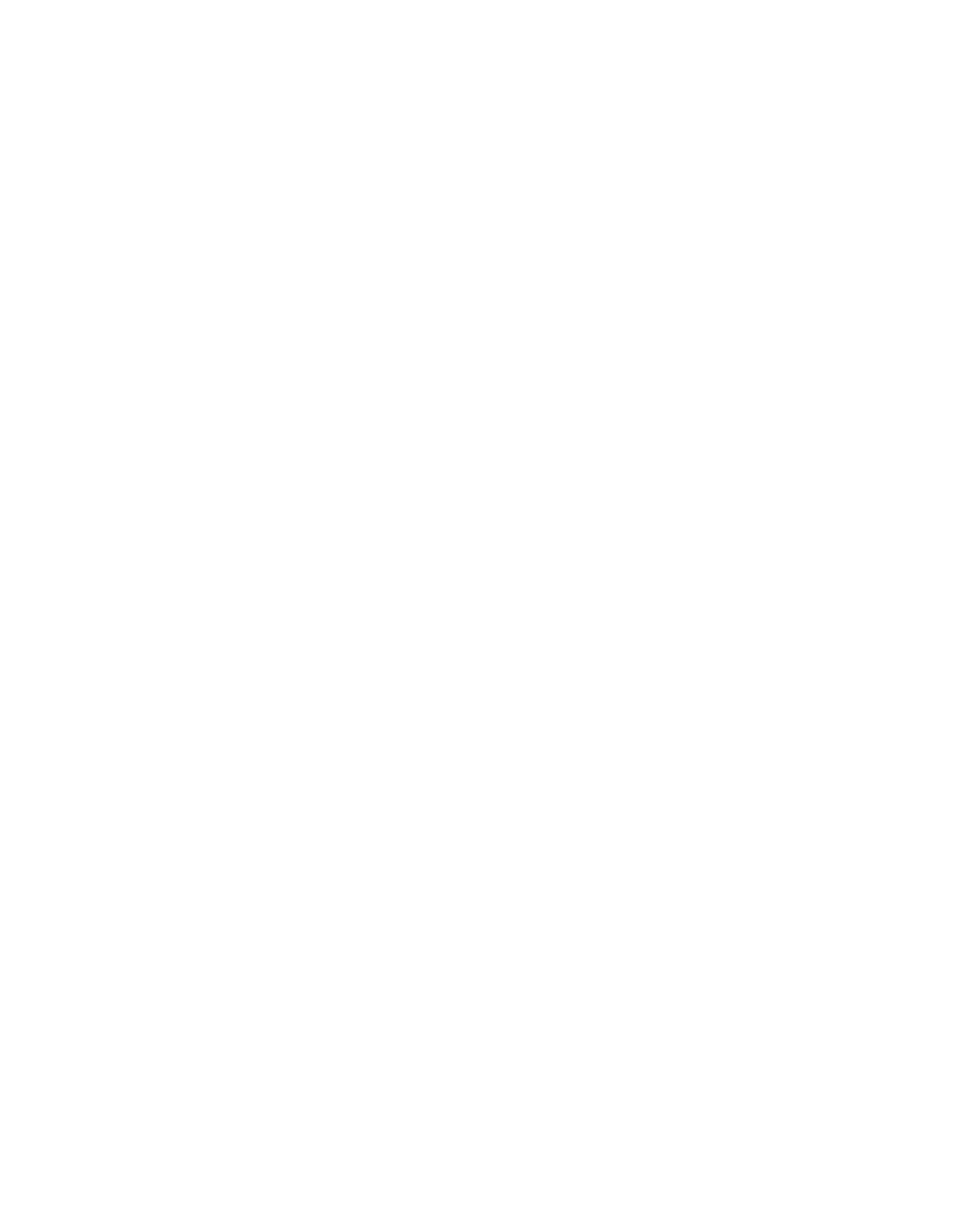

2970S Sidehill Leveling System<br>for 9650, 9660, 9750, 9760 and 9860 STS Combines

# **TABLE OF CONTENTS**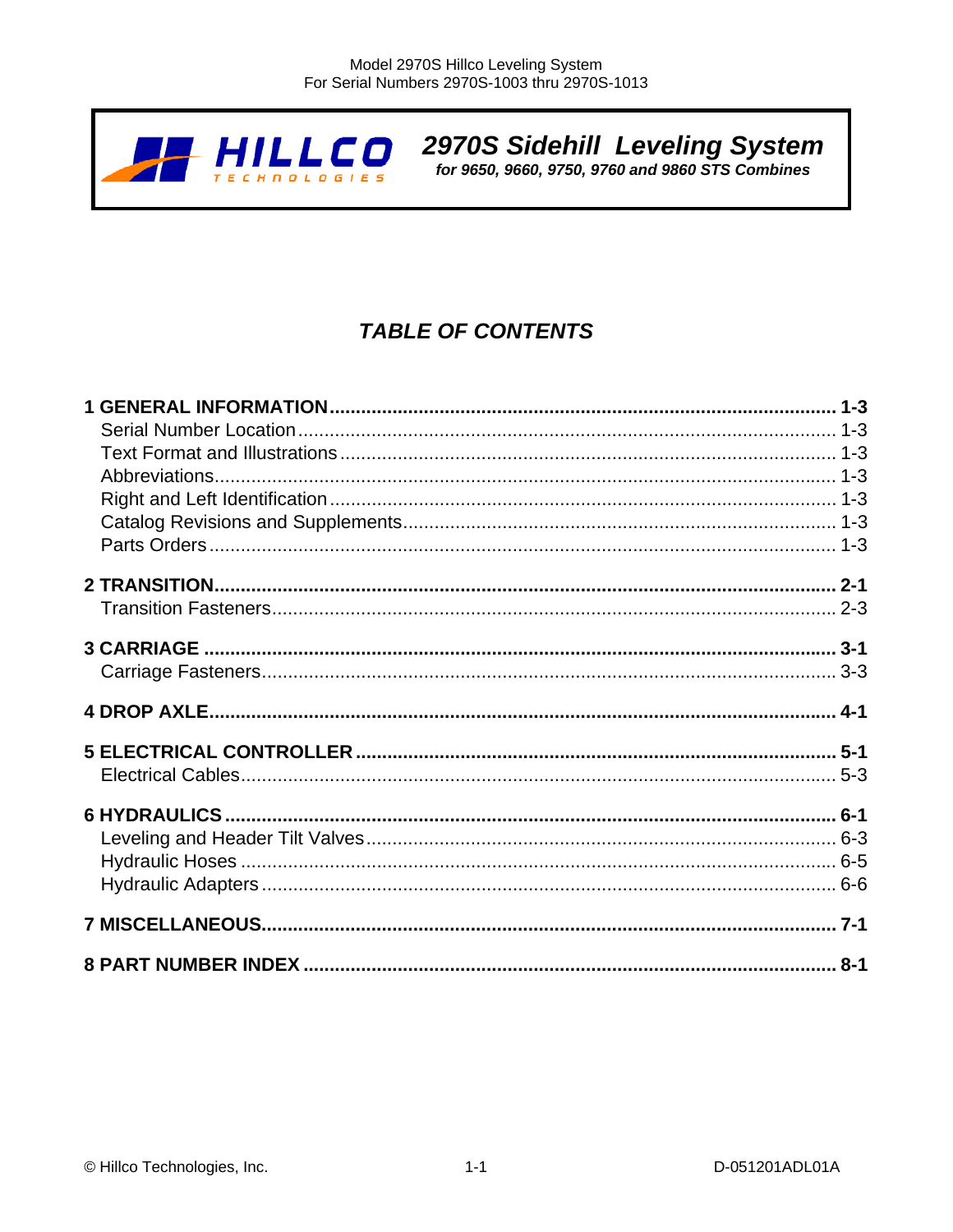Hillco Technologies, Inc. 107 1<sup>st</sup> Avenue Nezperce Id. 83543

Fax 208.937.2280<br>Phone 208.937.2461 Phone 208.937.2461<br>Toll Free 800.937.2461 800.937.2461

www.hillcotechnologies.com

© Hillco Technologies, Inc. 1-2 D-051201ADL01A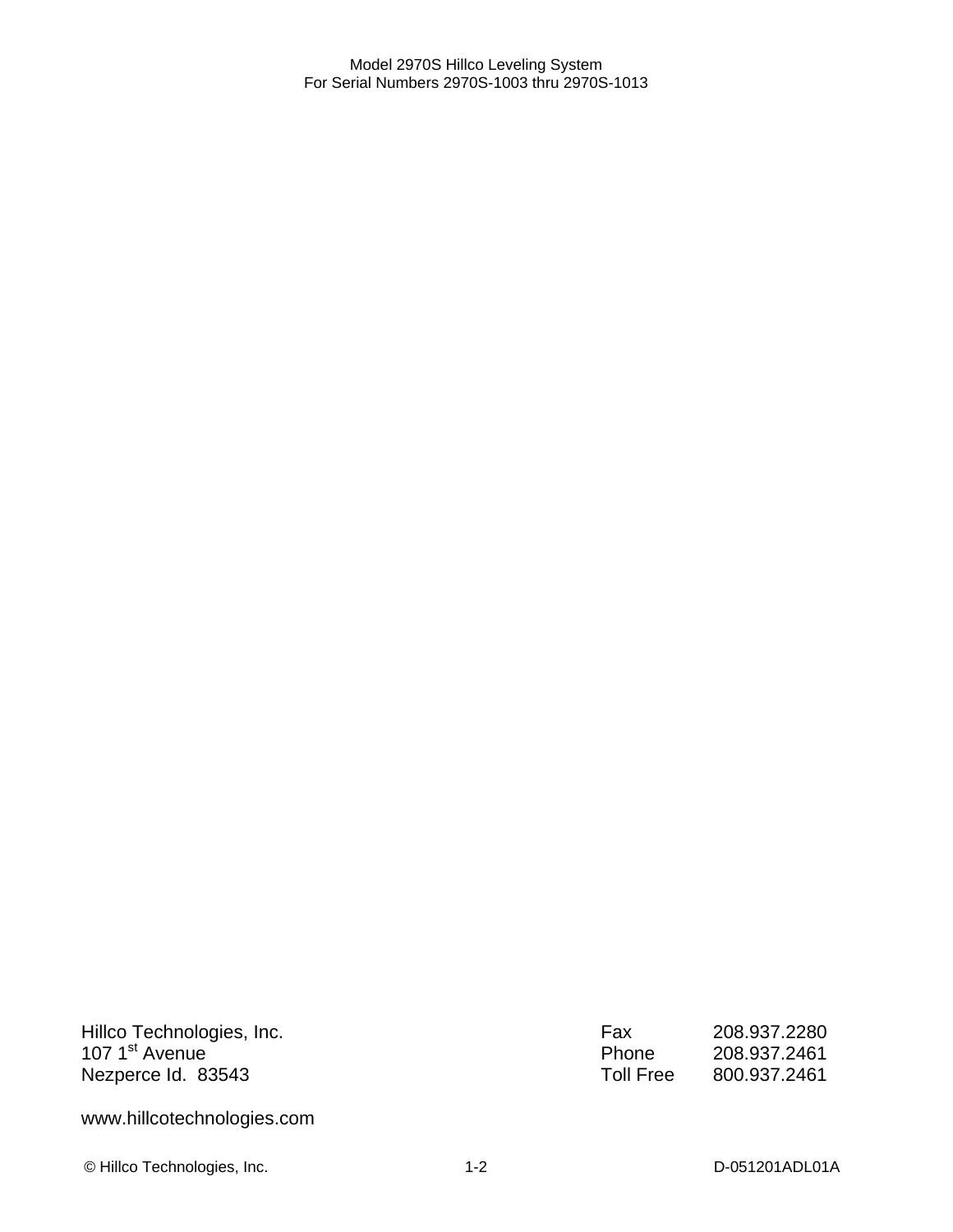Model 2970S Hillco Leveling System For Serial Numbers 2970S-1003 thru 2970S-1013 **1** *GENERAL INFORMATION* 

### *SERIAL NUMBER LOCATION*



# *TEXT FORMAT AND ILLUSTRATIONS*

The arrangement of this parts catalog is for easy identification of parts. All parts are illustrated in exploded views in proper relation to each other. Some diagrams refer to other pages for further information. Reference numbers used in the illustrations refer to line numbers in the part lists. The part lists appear to the right of all diagrams and correspond with those diagrams. Included in the part lists, along with the reference numbers are part numbers, part descriptions and the quantity of the part required per leveling system.

### *ABBREVIATIONS*

- **SN** "Serial Number" The four digits shown in the SN column refer to the last four digits in the Hillco serial number. Each Model 2970S system uses the following format: 2970S-XXXX (sequential numbers).
- **ASM** "Assembly" refers to a whole grouping of parts (usually shown in the diagram corresponding with the page where "ASM" is shown).
- **NS** "Not Shown" refers to a part that is not depicted in the illustration.

### *RIGHT AND LEFT IDENTIFICATION*

The reference to right-hand and left-hand in this catalog is identified by the operator standing at the rear of the machine looking toward the front of the machine (in normal forward travel).

### *CATALOG REVISIONS AND SUPPLEMENTS*

Changes to the product may make it necessary to revise or add pages to this catalog. A cover sheet will list all pages released in a revision or supplement. All revised and new pages must be put into the parts catalog as soon as they are received.

### *PARTS ORDERS*

Orders must specify product model, serial number, correct part number, complete description, quantity required, method of shipment, shipping address, and billing address.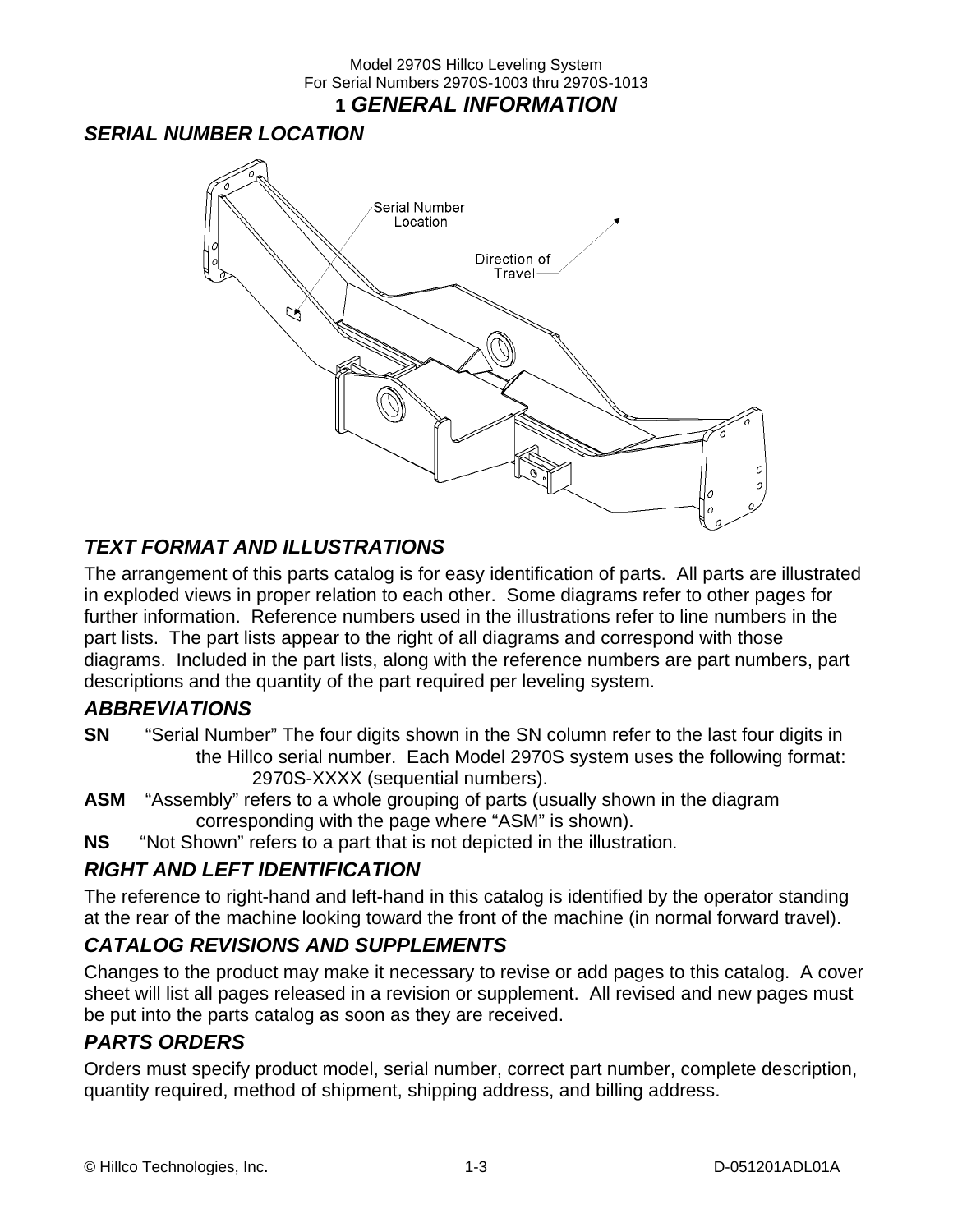# **2** *TRANSITION*

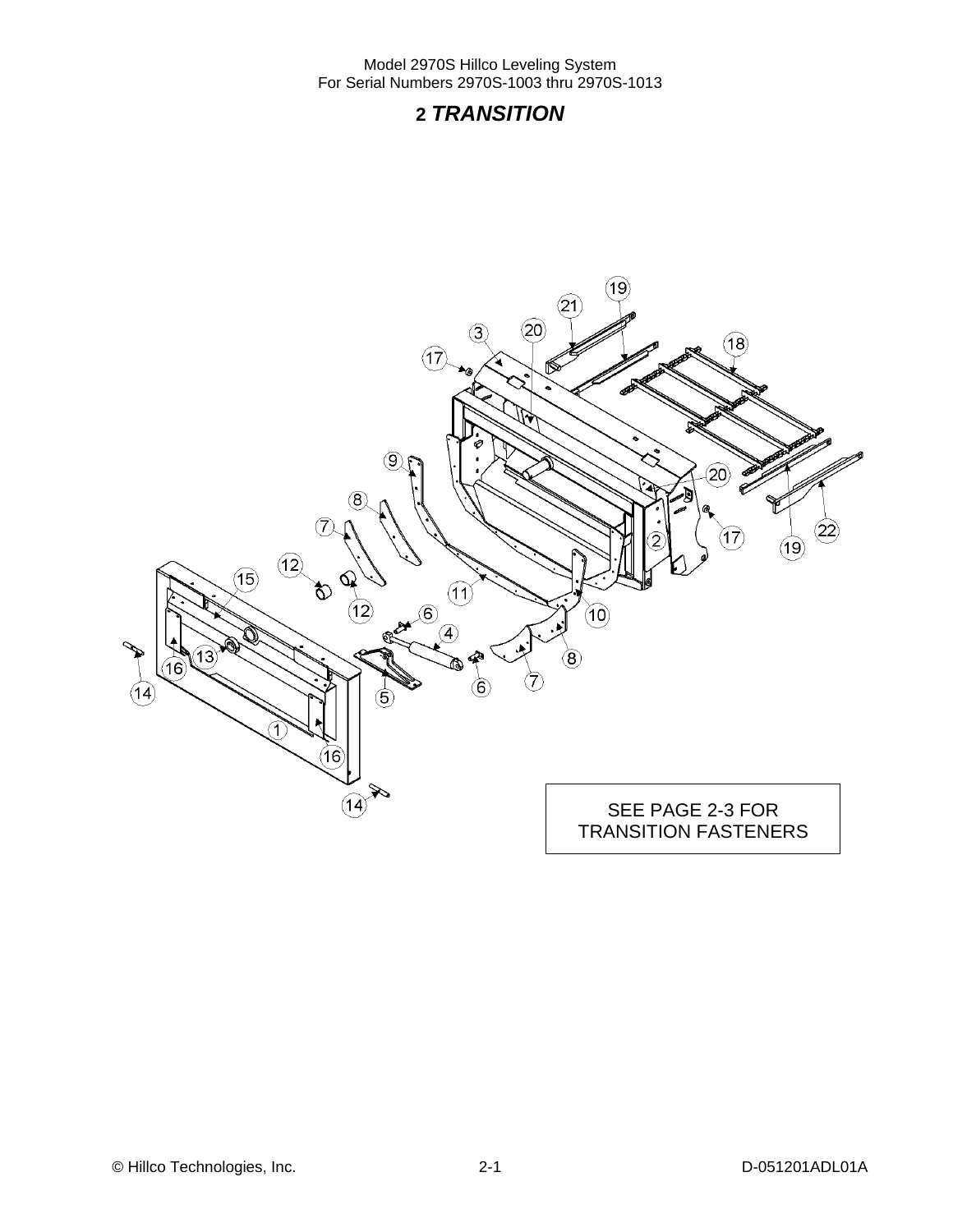|                | <b>TRANSITION</b>             |                |                                                       |                            |  |
|----------------|-------------------------------|----------------|-------------------------------------------------------|----------------------------|--|
| REF.           | <b>PART NO.</b>               | QTY.           | <b>PART NAME</b>                                      | <b>NOTES</b>               |  |
| 1              | LA-250161                     | 1              | <b>TA ASM</b>                                         |                            |  |
| $\overline{c}$ | LA-250241                     | 1              | TT ASM, FRONT                                         |                            |  |
| 3              | LA-250401                     | 1              | TT ASM, REAR                                          |                            |  |
| 4              | HC-138581                     | $\mathbf{1}$   | CYLINDER, SLAVE                                       | **SEE HYDRAULIC PAGE 6-2   |  |
| $\overline{5}$ | LA-250711                     | 1              | TM ASM, SLV CYL ROD MNT                               |                            |  |
| 6              | LA-229071                     | $\overline{2}$ | TM PIN ASM, TRIM CYLINDER                             |                            |  |
| $\overline{7}$ | LP-250551                     | $\overline{2}$ | TM UHMW, BACKING WEARPAD                              |                            |  |
| 8              | LM-250541                     | $\overline{2}$ | TM PLT, BACKING                                       |                            |  |
| 9              | LM-250571                     | 1              | TM UHMW, RIGHT WEARPAD                                |                            |  |
| 10             | LM-250561                     | 1              | TM UHMW, LEFT WEARPAD                                 |                            |  |
| 11             | LM-250581                     | 1              | TM UHMW, BOTTOM WEARPAD                               |                            |  |
| 12             | LTP-241721                    | $\overline{2}$ | <b>BUSHING, PIVOT</b>                                 |                            |  |
| 13             | LM-226841                     | 1              | TM COLLAR, PIVOT                                      |                            |  |
| 14             | LM-229192                     | $\overline{2}$ | TM ROD, LOCK                                          |                            |  |
| <b>NS</b>      | MC-135531                     | $\overline{2}$ | SPRING, LOCK PIN                                      | USED WITH ITEM #14         |  |
| 15             | LP-250521                     | 1              | TM PLT, TOP SHIELD                                    |                            |  |
| 16             | LP-250531                     | $\overline{2}$ | TM PLT, L&R SHIELD                                    |                            |  |
| 17             | LM-250591                     | $\overline{2}$ | TM RND, EYEBOLT SPACER                                |                            |  |
| 18             | LM-251891                     | $\mathbf{1}$   | <b>FEEDER CHAIN</b>                                   |                            |  |
| 19             | LA-248721                     | $\overline{2}$ | TM ASM, FEEDER DRUM ARM                               | FOR 50 SERIES COMBINES     |  |
| 20             | LP-251561                     | $\overline{2}$ | TM PLT, FILLER                                        |                            |  |
|                |                               |                | FOR 50 SERIES COMBINES WITH CONTOUR MASTER FACE PLATE |                            |  |
| <b>NS</b>      | LM-252171                     | $\overline{2}$ | TM FLAT, FILLER                                       |                            |  |
| <b>NS</b>      | LM-254781                     | $\mathbf{1}$   | LM FLAT, CM BAR                                       |                            |  |
|                | <b>FOR 60 SERIES COMBINES</b> |                |                                                       |                            |  |
| 21             | LA-256351                     | $\mathbf{1}$   | TM ARM ASM, FEEDER DRUM RIGHT                         |                            |  |
| 22             | LA-256341                     | 1              | TM ARM ASM, FEEDER DRUM LEFT                          |                            |  |
|                |                               |                | FOR 60 SERIES COMBINES WITH CONTOUR MASTER FACE PLATE |                            |  |
| <b>NS</b>      | LP-254791                     | $\overline{2}$ | <b>LM PLATE, FILLER</b>                               | <b>FLOOR FILLER PLATES</b> |  |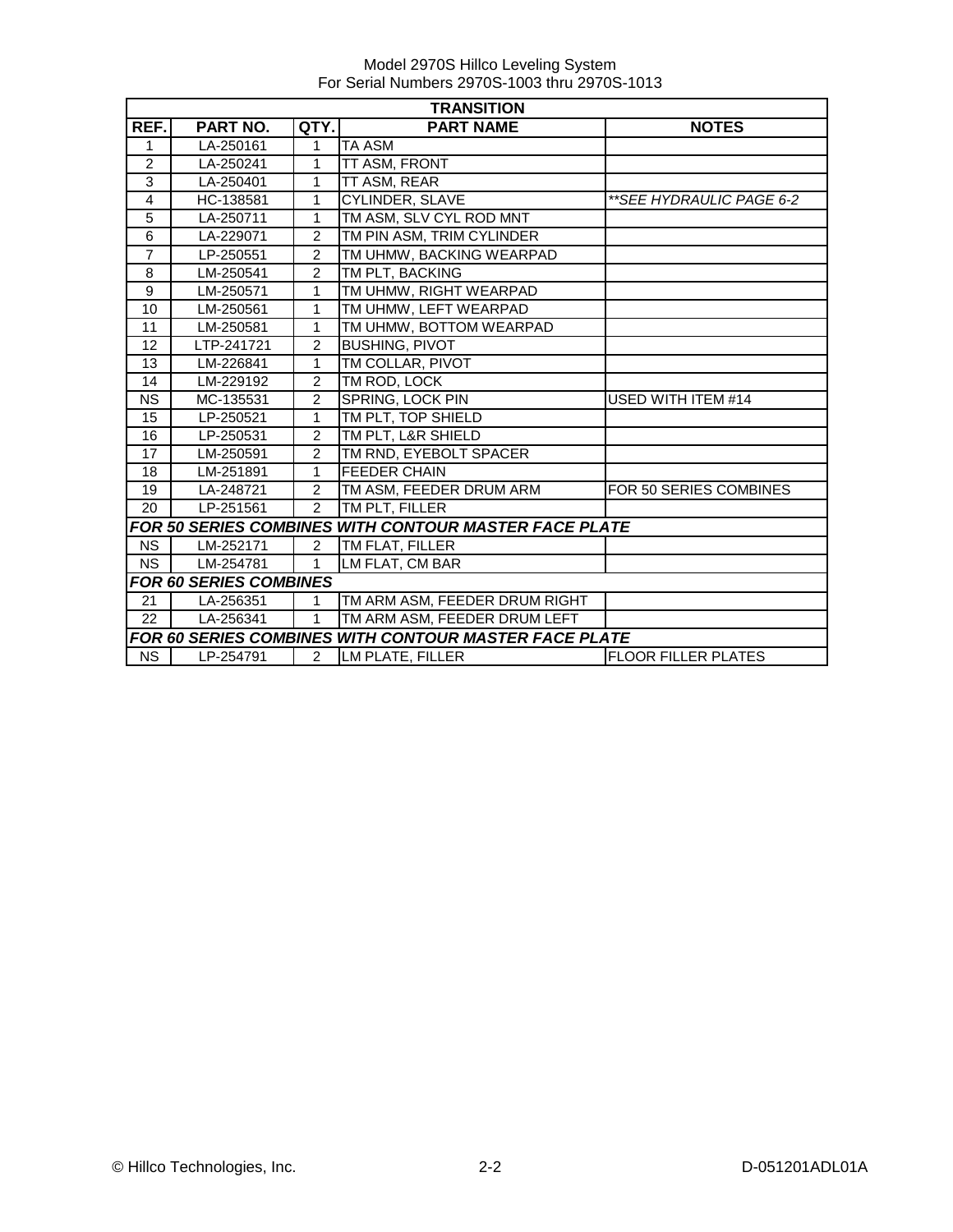Model 2970S Hillco Leveling System For Serial Numbers 2970S-1003 thru 2970S-1013 *TRANSITION FASTENERS* 

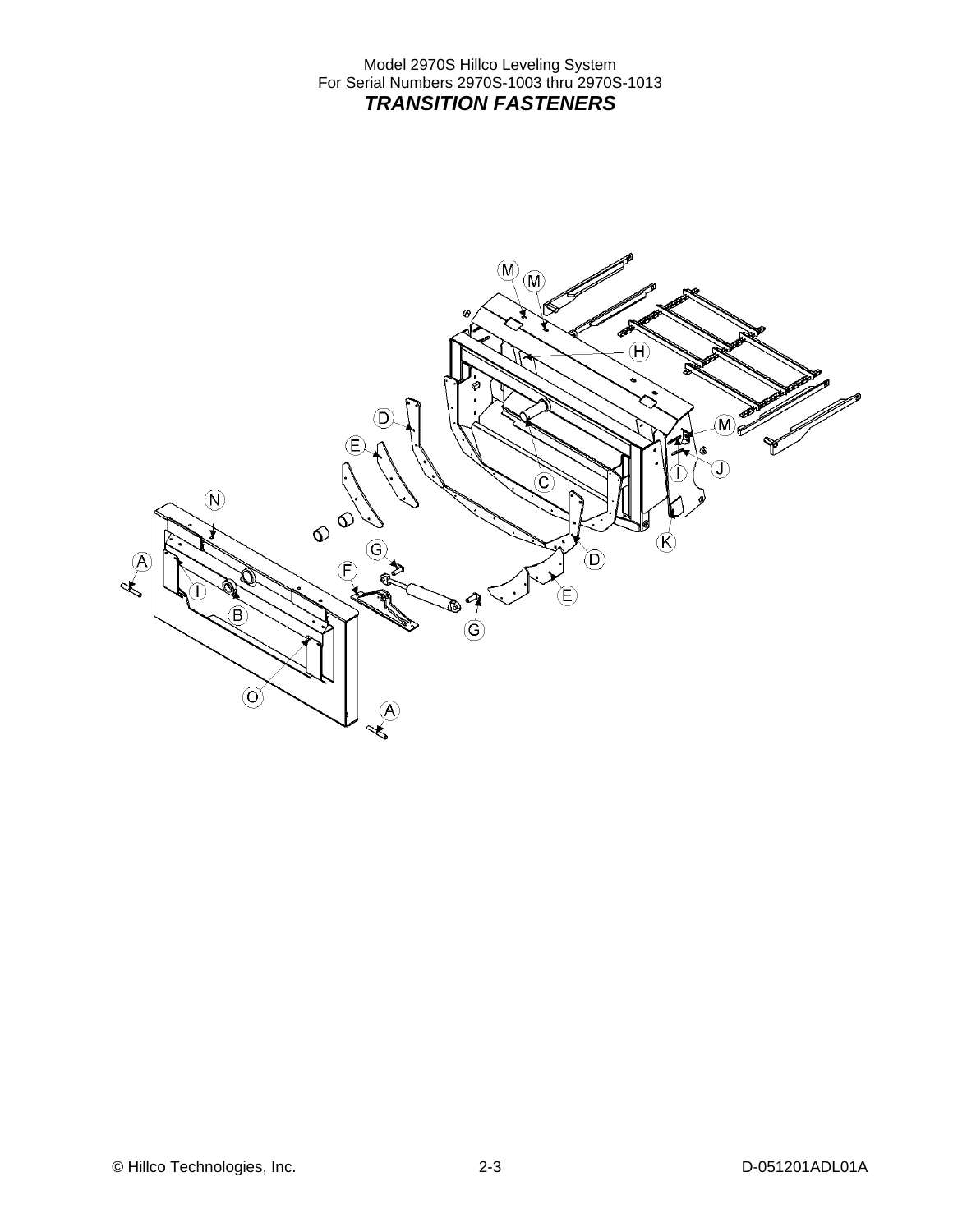|              | <b>TRANSITION FASTENERS</b> |                         |                                                                       |                                 |  |
|--------------|-----------------------------|-------------------------|-----------------------------------------------------------------------|---------------------------------|--|
| REF.         | <b>PART NO.</b>             | QTY.                    | <b>PART NAME</b>                                                      | <b>WHERE USED</b>               |  |
| A            | F-HC-10M070E                | $\mathcal{P}$           | IHC-10.9 M10 X 1.5 X 70                                               | <b>LOCK PINS</b>                |  |
| B            | F-HC-16M120E                | 1                       | HC-10.9 M16 X 2.00 X 120                                              | <b>MAIN PIVOT PIN COLLAR</b>    |  |
| B            | F-HNS-16ME                  | 1                       | HN-10.9 M16 X 2.00 STV                                                | <b>MAIN PIVOT PIN COLLAR</b>    |  |
| C            | F-MB-14NR40                 | $\overline{\mathbf{4}}$ | MACH BUSH 14 GA NR 2-1/2" ID                                          | <b>MAIN PIVOT PIN</b>           |  |
| D            | F-FHS-8M030E                | 17                      | FHSC-10.9 M8 X 1.25 X 30                                              | <b>UHMW FACE PLT</b>            |  |
| D            | F-HNS-8ME                   | 17                      | HN-10.9 M8 X 1.25 STV                                                 | <b>UHMW FACE PLT</b>            |  |
| E            | F-HCF-12M040E               | 6                       | FLHC-10.9 M12 X 1.75 X 40                                             | <b>BACKING PLATES</b>           |  |
| F            | F-HNF-16ME                  | $\overline{2}$          | FLHN-10.9 M16 X 2.00                                                  | <b>SL CYL ROD MNT</b>           |  |
| F            | F-HCF-16M040E               | 2                       | FLHC-10.9 M16 X 2.00 X 40                                             | <b>SL CYL ROD MNT</b>           |  |
| G            | F-HCF-10M020E               | $\overline{2}$          | FLHC-10.9 M10 X 1.50 X 20                                             | SLAVE CYL MNT PIN               |  |
| H            | F-HCF-8M020E                | 12                      | FLHC-10.9 M8 X 1.25 X 20                                              | <b>SIDE FILLER PLATES</b>       |  |
| H            | F-HNF-08ME                  | 12                      | FLHN-10.9 M8 X 1.25                                                   | SIDE FILLER PLATES              |  |
|              | F-HCF-16M070E               | 2                       | FLHC-10.9 M16 X 2.00 X 70                                             | UPPER SLOT W/ EYEBOLT           |  |
| J            | F-HCF-16M040E               | $\overline{2}$          | FLHC-10.9 M16 X 2.00 X 40                                             | <b>LOWER SLOT</b>               |  |
| K            | F-HCF-20M060E               | $\overline{2}$          | FLHC-10.9 M20 X 2.50 X 60                                             | <b>PIVOT BOLTS</b>              |  |
| L            | F-EYB-16M150F               | $\overline{2}$          | EYEBOLT M16 X 2.00 X 150                                              | PIVOT BOLTS                     |  |
| $\mathsf{L}$ | F-HNF-16ME                  | 4                       | FLHN-10.9 M16 X 2.00                                                  | <b>EYEBOLTS ON THROAT</b>       |  |
| М            | F-HCF-16M040E               | $\overline{4}$          | IFLHC-10.9 M16 X 2.00 X 40                                            | <b>TRANSITION MNT</b>           |  |
| N            | F-HNF-06M040E               | 4                       | FLHN-10.9 M16 X 2.00                                                  | <b>HEADER TOP SPACER PLATES</b> |  |
|              |                             |                         | <b>FOR 50 SERIES COMBINES WITH CONTOUR MASTER FACE PLATE</b>          |                                 |  |
| O            | F-HCF-8M030F                | $\overline{4}$          | FLHC-8.8 M8 X 1.25 X 30                                               | <b>FILLER PLTS</b>              |  |
| O            | F-HNF-08ME                  | 4                       | FLHN-10.9 M8 X 1.25                                                   | <b>FILLER PLTS</b>              |  |
|              |                             |                         | <b>FOR 50 &amp; 60 SERIES COMBINES WITH CONTOUR MASTER FACE PLATE</b> |                                 |  |
| <b>NS</b>    | F-HCF-8M020E                | 4                       | FLHC- 10.9 M8 X 1.25 X 20                                             | <b>FLOOR FILLER PLATES</b>      |  |
| <b>NS</b>    | F-HNF-08ME                  | 4                       | FLHN-10.9 M8 X 1.25                                                   | <b>FLOOR FILLER PLATES</b>      |  |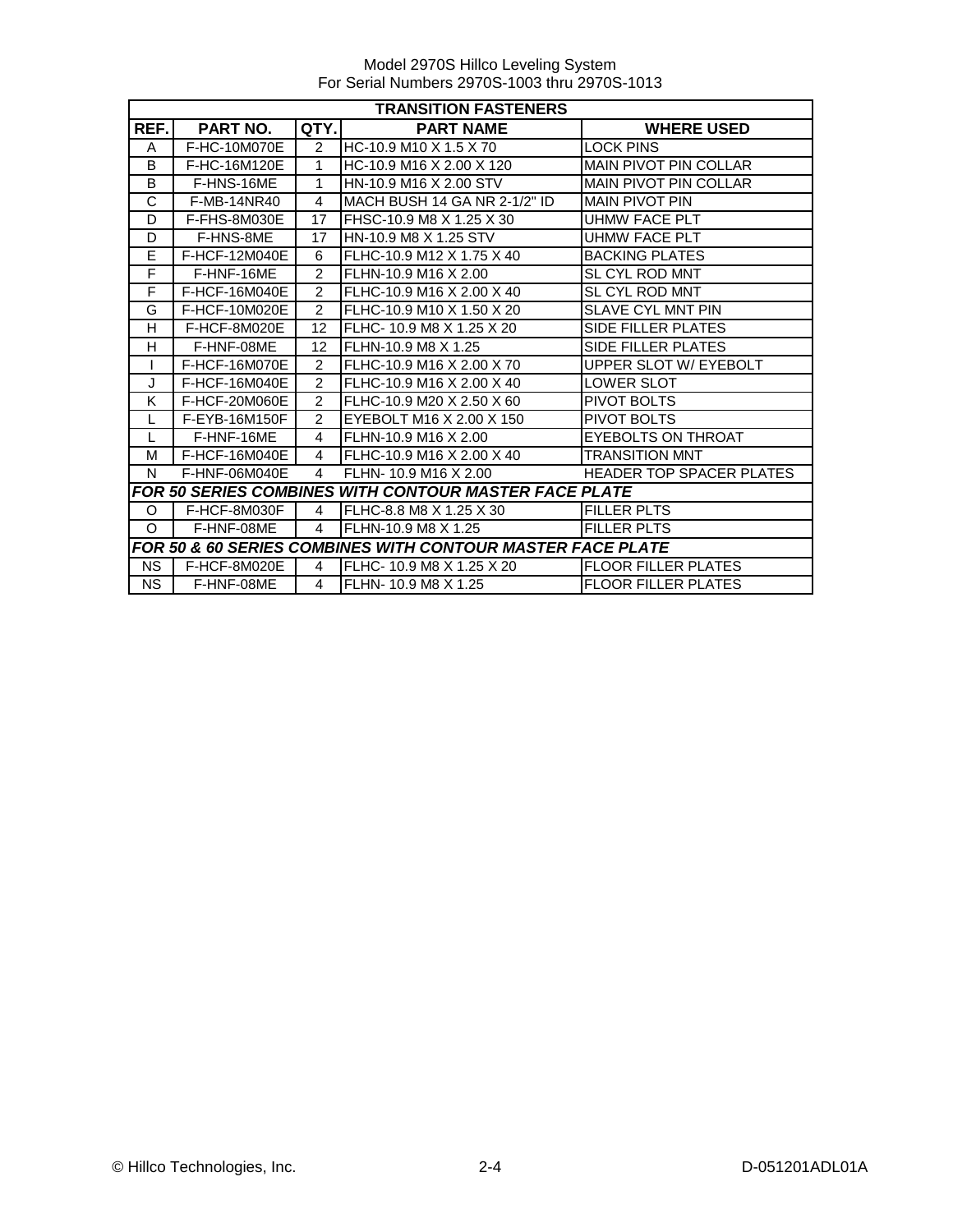**3** *CARRIAGE* 

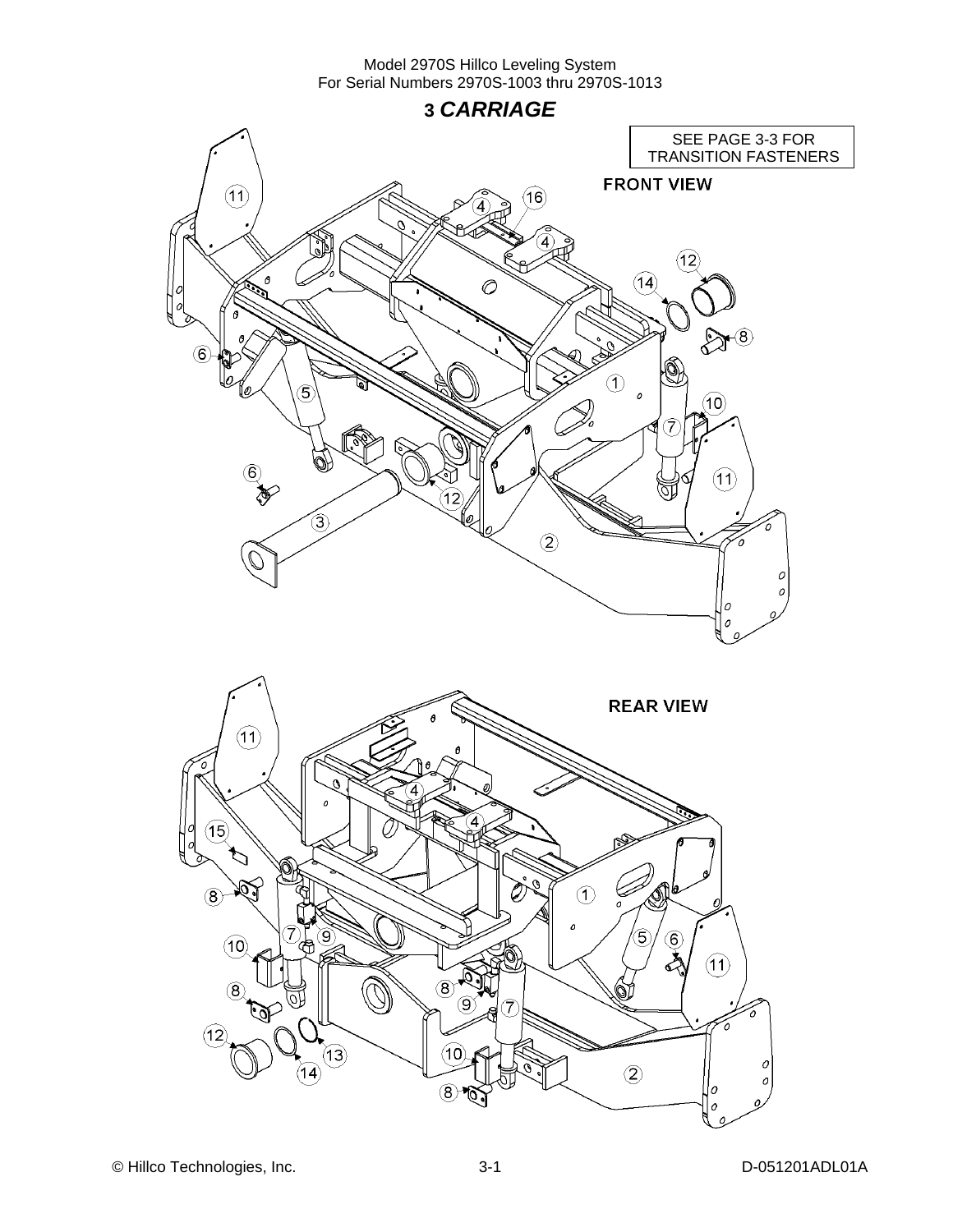|               | <b>CARRIAGE COMPONENTS</b> |                |                                      |                           |  |  |  |
|---------------|----------------------------|----------------|--------------------------------------|---------------------------|--|--|--|
| REF.          | <b>PART NO.</b>            | QTY.           | <b>PART NAME</b>                     | <b>NOTES</b>              |  |  |  |
|               | LA-247283                  |                | <b>CO ASM</b>                        |                           |  |  |  |
| $\mathcal{P}$ | LA-247092                  |                | <b>CU ASM</b>                        |                           |  |  |  |
| 3             | LA-247481                  | 1              | CM ASM, MAIN PVT PIN                 |                           |  |  |  |
| 4             | LA-235711                  | $\mathcal{P}$  | CM PLATE ASM, TOP                    |                           |  |  |  |
| 5             | HC-140341                  | 1              | <b>CYLINDER, MASTER</b>              | ** SEE HYDRAULIC PAGE 6-2 |  |  |  |
| 6             | LA-253882                  | 2              | LM ASM, PIN                          |                           |  |  |  |
| 7             | HC-140311                  | 2              | <b>CYLINDER, MAIN LEVELING</b>       | **SEE HYDRAULIC PAGE 6-2  |  |  |  |
| 8             | LA-230551                  | 4              | CM PIN ASM, MAIN CYLINDER            |                           |  |  |  |
| 9             | HC-138901                  | 2              | <b>VALVE, COUNTER BALANCE</b>        | ** SEE HYDRAULIC PAGE 6-2 |  |  |  |
| 10            | LP-252241                  | 2              | LM PLT, CYL STOP                     |                           |  |  |  |
| 11            | LP-230241                  | 2              | CM CAP, AXLE                         |                           |  |  |  |
| 12            | LP-247961                  | $\overline{2}$ | CM BUSHING, PIVOT                    |                           |  |  |  |
| 13            | MC-138651                  | 1              | SNAP RING 4"                         |                           |  |  |  |
| 14            | MC-138641                  | $1 - 4$        | WASHER 4.016" ID X 4.764" OD X .048" |                           |  |  |  |
| 15            | LA-255961                  | 1              | TAG, SERIAL NUMBER PLATE             |                           |  |  |  |
| 16            | LA-248781                  |                | LM FLAT, BRAKELING BRACKET           |                           |  |  |  |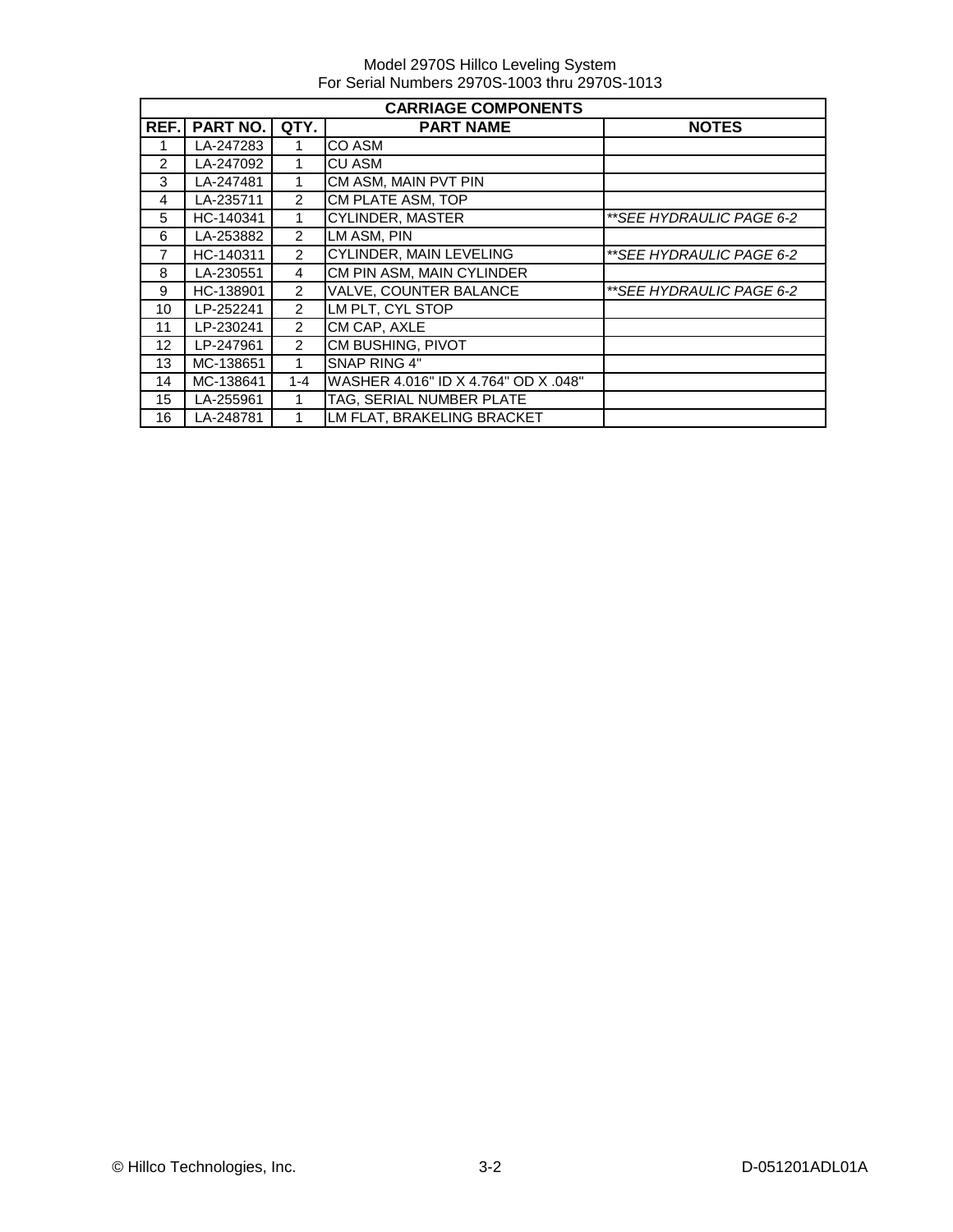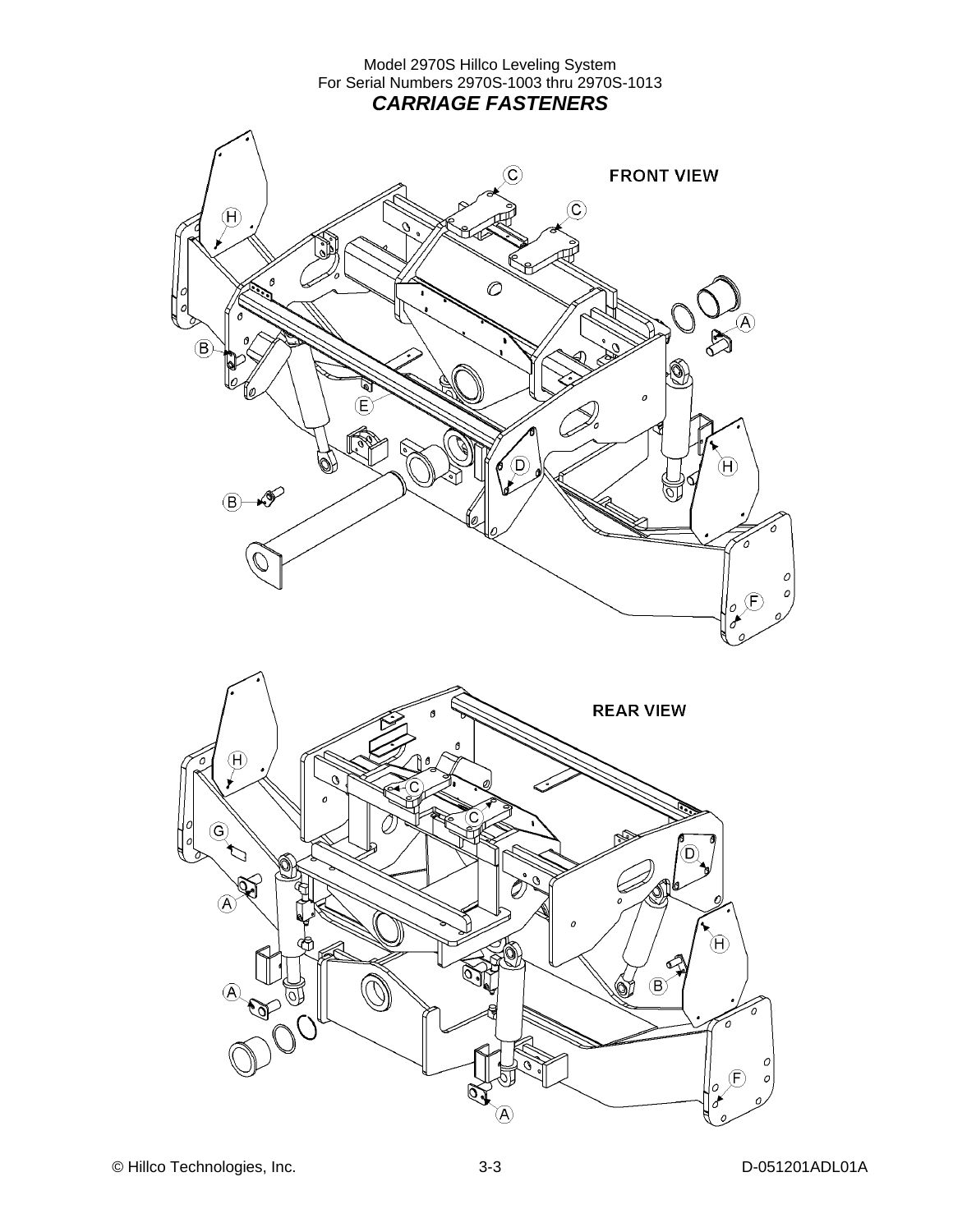Model 2970S Hillco Leveling System For Serial Numbers 2970S-1003 thru 2970S-1013

|           | <b>CARRIAGE FASTENERS</b> |                |                             |                              |  |  |
|-----------|---------------------------|----------------|-----------------------------|------------------------------|--|--|
| REF.      | <b>PART NO.</b>           | QTY.           | <b>PART NAME</b>            | <b>WHERE USED</b>            |  |  |
| A         | F-HCF-12M025F             | 4              | FLHC-8.8 M12 X 1.75 X 25    | <b>LEVELING CYL MNT PIN</b>  |  |  |
| B         | F-HCF-10M020E             | $\mathcal{P}$  | FLHC-10.9 M10 X 1.50 X 20   | <b>MASTER CYL MNT PIN</b>    |  |  |
| C         | F-HC8-12C240              | 8              | HC8 3/4-10 X 15             | <b>OVERCARRIAGE CLAMP</b>    |  |  |
| C         | F-HNS-12C                 | 8              | <b>HN8 3/4-10 STV</b>       | <b>OVERCARRIAGE CLAMP</b>    |  |  |
| D         | F-HC-16M110E              | 8              | HC-10.9 M16 X 2.00 X 110    | <b>OVERCARRIAGE FRONT</b>    |  |  |
| D         | F-FWHD-10                 | 8              | <b>FW 5/8 HD</b>            | <b>OVERCARRIAGE FRONT</b>    |  |  |
| E.        | F-HCF-16M055E             | 4              | FLHC-10.9 M16 X 2.00 X 55   | <b>TRANSMISSION</b>          |  |  |
| F         | F-SHC-24M080E             | 4              | SHCS 10.9-M24 X 3 X 80 ZINC | <b>FINAL MOUNT</b>           |  |  |
| G         | F-UDS-#7X06               | $\overline{2}$ | SCREW. U-DRIVE #7 X 3/8     | <b>SERIAL NUMBER PLATE</b>   |  |  |
| н         | F-HCF-10M040F             | 8              | FLHC-8.8 M10 X 1.50 X 40    | <b>ORIGINAL AXLE COVER</b>   |  |  |
| H         | F-HNF-10MF                | 8              | FLHN-8.8 M10 X 1.50         | <b>ORIGINAL AXLE COVER</b>   |  |  |
| н         | F-FWF-06020               | 8              | 3/8 FW FENDER X 1-1/4       | <b>ORIGINAL AXLE COVER</b>   |  |  |
| <b>NS</b> | F-UDS-#4X03               | $\mathcal{P}$  | SCREW. U-DRIVE $# 4 X 3/16$ | <b>HYDRO MOTOR PART# TAG</b> |  |  |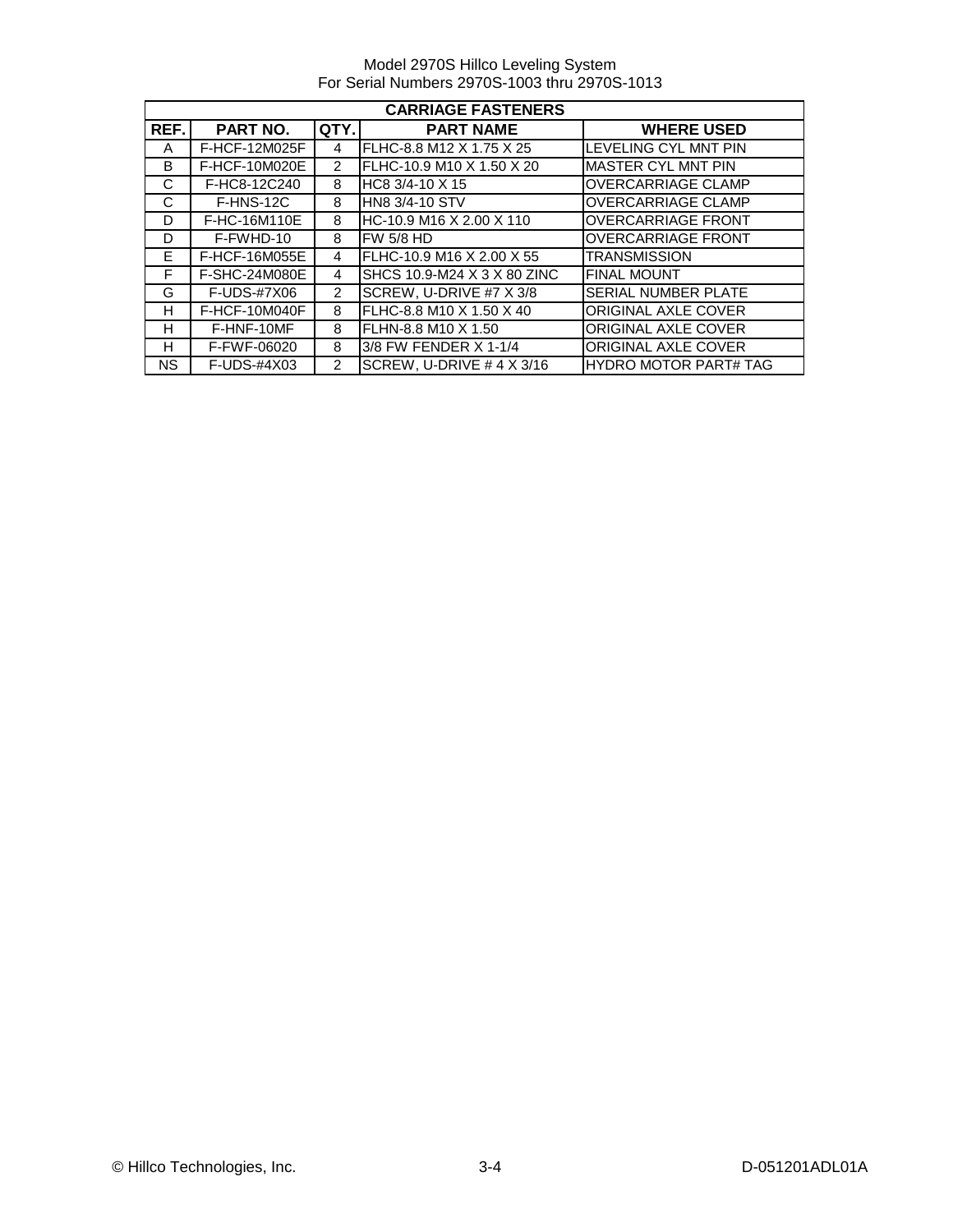## **4** *DROP AXLE*

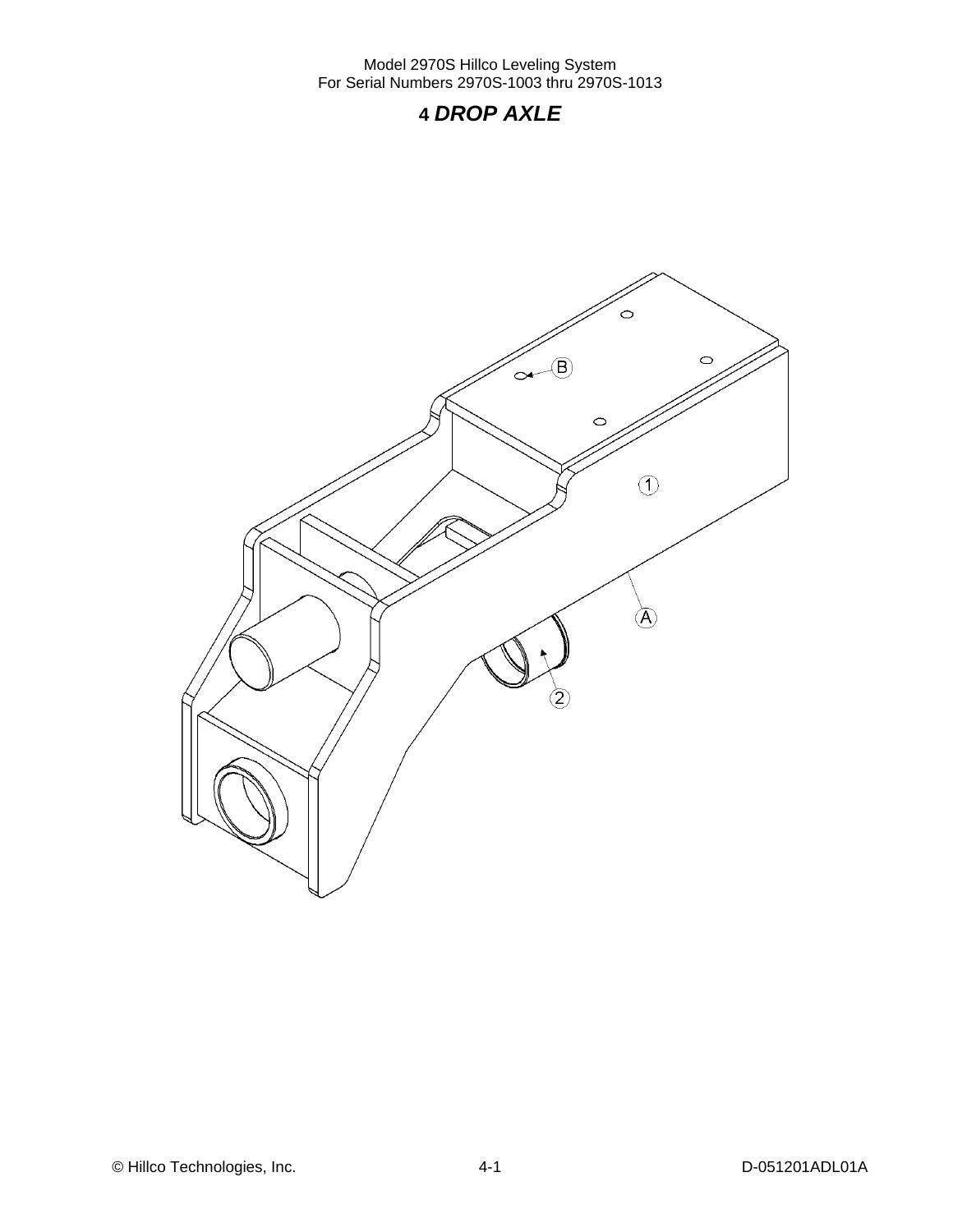|               | <b>DROP AXLE COMPONENTS</b> |      |                            |                   |  |  |  |
|---------------|-----------------------------|------|----------------------------|-------------------|--|--|--|
| REF.          | <b>PART NO.</b>             | QTY. | <b>PART NAME</b>           | <b>NOTES</b>      |  |  |  |
|               | LA-246701                   |      | DA ASM                     |                   |  |  |  |
| $\mathcal{P}$ | LM-235091                   |      | LM BUSHING, DA PIVOT       |                   |  |  |  |
|               |                             |      | <b>DROP AXLE FASTENERS</b> |                   |  |  |  |
| REF.          | PART NO.                    | QTY. | <b>PART NAME</b>           | <b>WHERE USED</b> |  |  |  |
| A             | F-HC-16M250E                | 4    | HC-10.9 M16 X 2.00 X 250   | <b>DROP AXLE</b>  |  |  |  |
| A             | F-HNS-16ME                  | 4    | HN-10.9 M16 X 2.00 STV     | <b>DROP AXLE</b>  |  |  |  |
| B             | F-HC-16M050E                | 4    | HC-10.9 M16 X 2.00 X 50    | <b>DROP AXLE</b>  |  |  |  |
| B             | F-HNS-16ME                  | 4    | HN-10.9 M16 X 2.00 STV     | <b>DROP AXLE</b>  |  |  |  |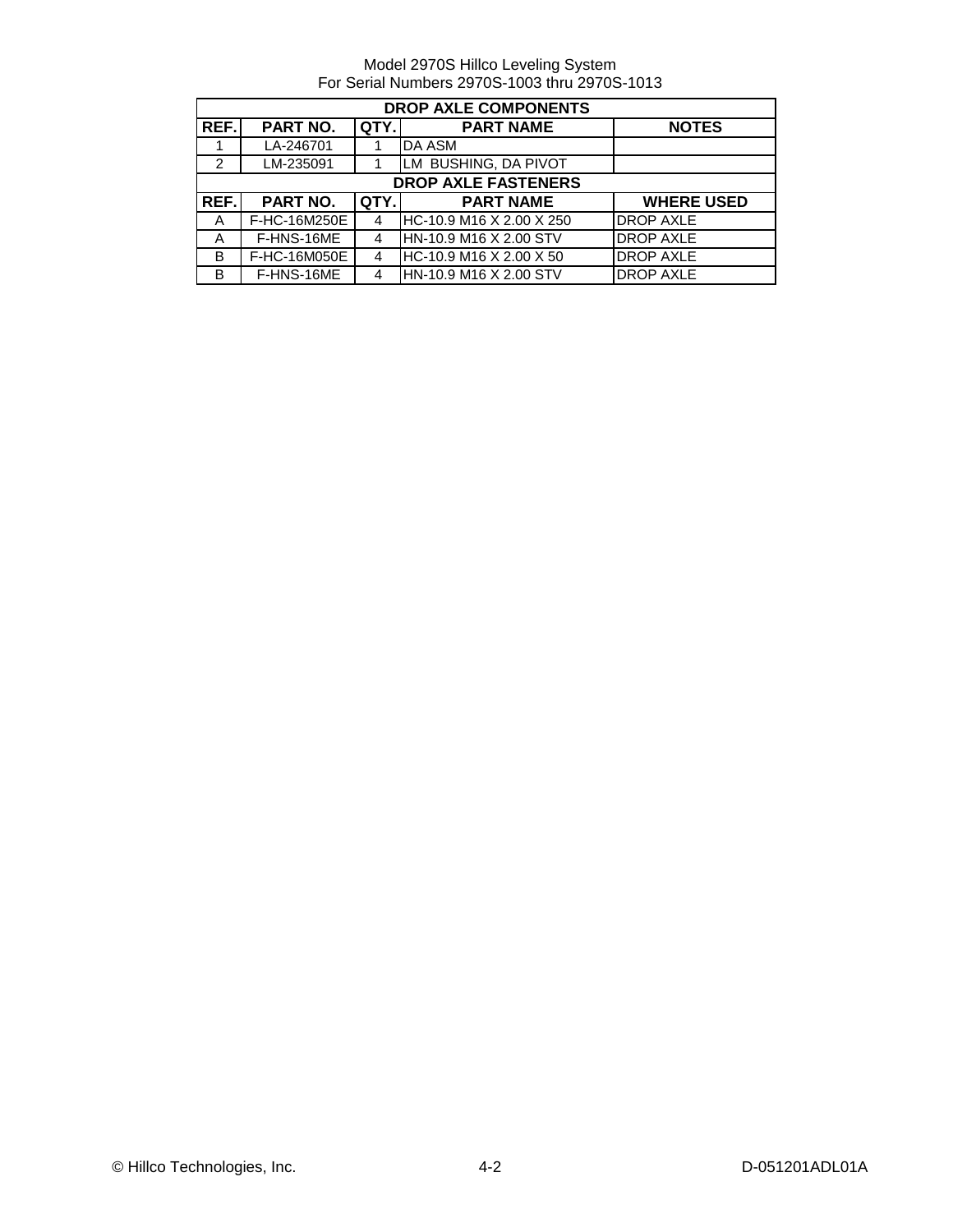# **5** *ELECTRICAL CONTROLLER*

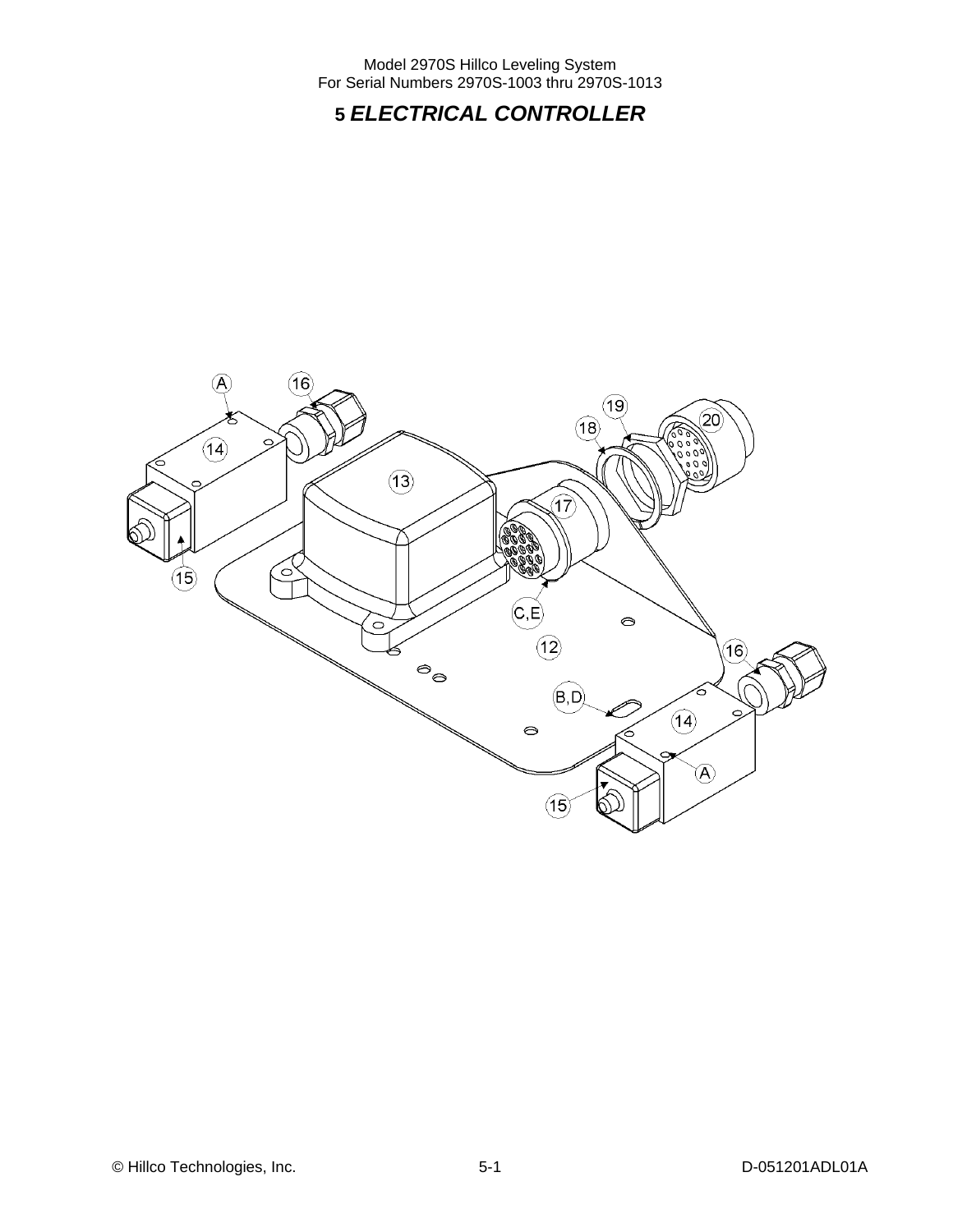|                | ELECTRICAL CONTROLLER COMPONENTS |                |                                     |                   |  |  |
|----------------|----------------------------------|----------------|-------------------------------------|-------------------|--|--|
| REF.           | <b>PART NO.</b>                  | QTY.           | <b>PART NAME</b>                    | <b>NOTES</b>      |  |  |
| 1              | LP-249121                        | 1              | EM PLATE, MAIN CONTROL              |                   |  |  |
| 2              | EC-100002                        | 1              | LEVELING CONTROLLER, LOW SPEED      |                   |  |  |
| 3              | EC-100557                        | $\overline{2}$ | <b>BODY, LIMIT SWITCH</b>           |                   |  |  |
| $\overline{4}$ | EC-100692                        | $\overline{2}$ | HEAD, LIMIT SWITCH STRAIGHT PLUNGER |                   |  |  |
| 5              | EC-138781                        | $\mathfrak{p}$ | STRAIN RELIEF, NYLON, BLK, 1/2 NPT  |                   |  |  |
| 6              | EC-138751                        | 1              | DEUTSCH, RECEPTICAL                 |                   |  |  |
| $\overline{7}$ | EC-138771                        | 1              | DEUTSCH, PANEL LOCK WASHER          |                   |  |  |
| 8              | EC-138761                        | 1              | <b>DEUTSCH, PANEL NUT</b>           |                   |  |  |
| 9              | EC-138741                        | 1              | <b>DEUTSCH PLUG</b>                 |                   |  |  |
|                |                                  |                |                                     |                   |  |  |
|                |                                  |                | <b>ELECTRICAL FASTENERS</b>         |                   |  |  |
| REF.           | PART NO.                         | <b>QTY.</b>    | <b>PART NAME</b>                    | <b>WHERE USED</b> |  |  |
| A              | F-PHM-#10C28                     | 4              | PHMS 10-24 X 1-3/4                  |                   |  |  |
| A              | $F-HNF-#10C$                     | 4              | HN 10-24. FLNG SERR                 |                   |  |  |
| B              | F-THMS-06C16                     | $\overline{2}$ | THMS 3/8-16 X 1, SLT SERR           |                   |  |  |
| B              | F-HNF-06C                        | $\overline{2}$ | HN 3/8-16, FLNG SERR                |                   |  |  |
| C              | F-THMS-04C08                     | $\overline{7}$ | THMS 1/4-20 X 1/2, SLT SERR         |                   |  |  |
| $\mathsf{C}$   | F-HNF-04C                        | 4              | <b>FLHN 1/4-20 SERR</b>             |                   |  |  |
| D              | <b>F-SW-06</b>                   | $\overline{2}$ | WASHER, STAR 3/8"                   |                   |  |  |
| E              | <b>F-SW-04</b>                   | 1              | WASHER, STAR 1/4"                   |                   |  |  |
|                |                                  |                |                                     |                   |  |  |
|                |                                  |                | <b>ELECTRICAL CONNECTORS</b>        |                   |  |  |
| REF.           | <b>PART NO.</b>                  | QTY.           | <b>PART NAME</b>                    | <b>NOTES</b>      |  |  |
| <b>NS</b>      | EC-100164                        | 17             | <b>PIN, ELECTRICAL</b>              |                   |  |  |
| <b>NS</b>      | EC-100628                        | 8              | PLUG, SEALING, 18 GA                |                   |  |  |
| <b>NS</b>      | ET-ST-2004                       | 3              | TERMINAL RING 1/4, 20 GA            |                   |  |  |
| <b>NS</b>      | EC-100165                        | 17             | SOCKET, ELECTRICAL                  |                   |  |  |
| <b>NS</b>      | ET-ST-20#6                       | 13             | TERMINAL RING #6, 20GA              |                   |  |  |
| <b>NS</b>      | ET-SP-20                         | 4              | TERMINAL FEMALE SPADE, 20GA         |                   |  |  |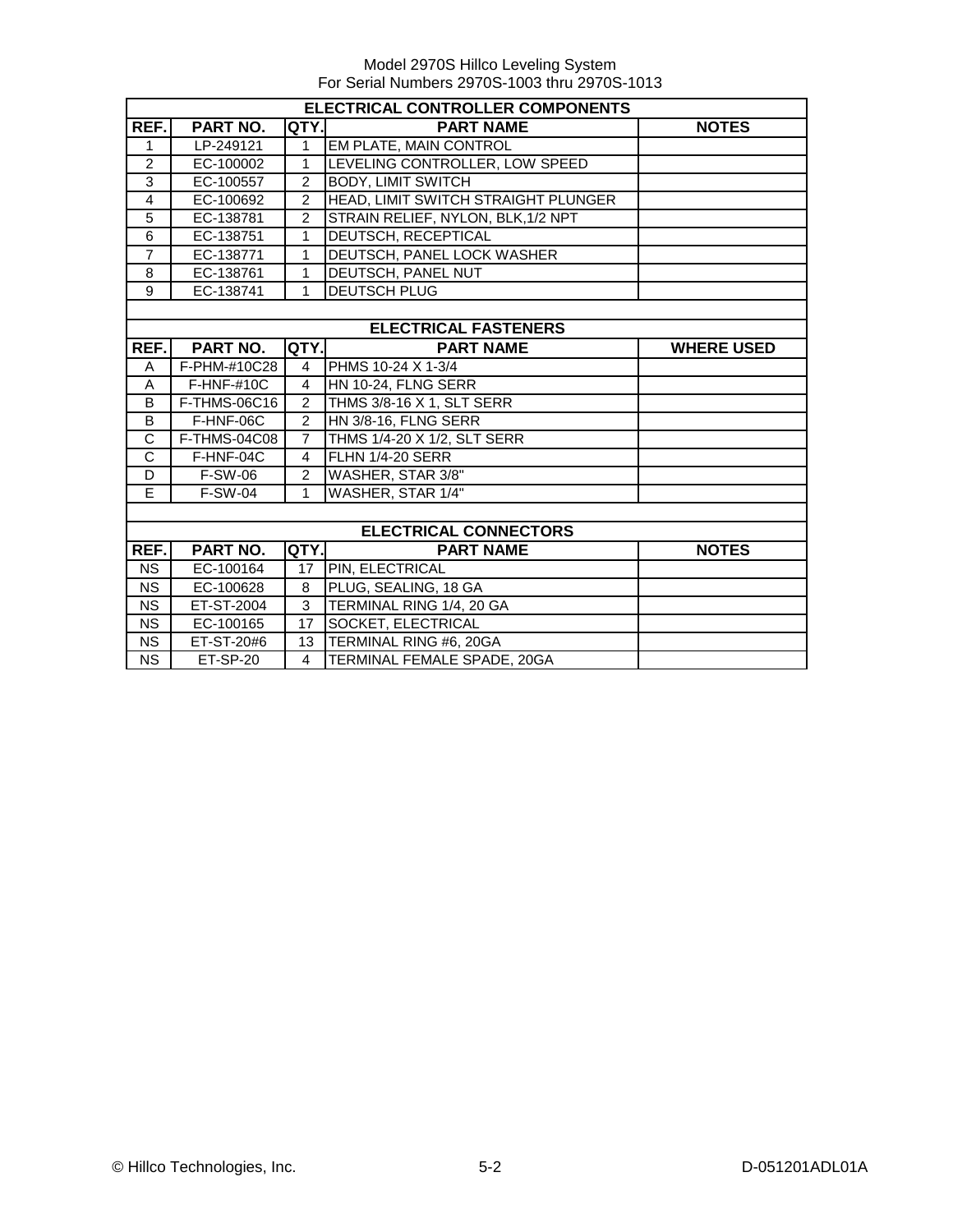Model 2970S Hillco Leveling System For Serial Numbers 2970S-1003 thru 2970S-1013 *ELECTRICAL CABLES* 



**#1** LA-254481 EM CABLE ASM, LIMIT SWITCH



**#2** LA-252471 EM ASM, MAIN LEVELING HARNESS



### **#3** LA-248451 EM CABLE ASM, JD STACK VALVE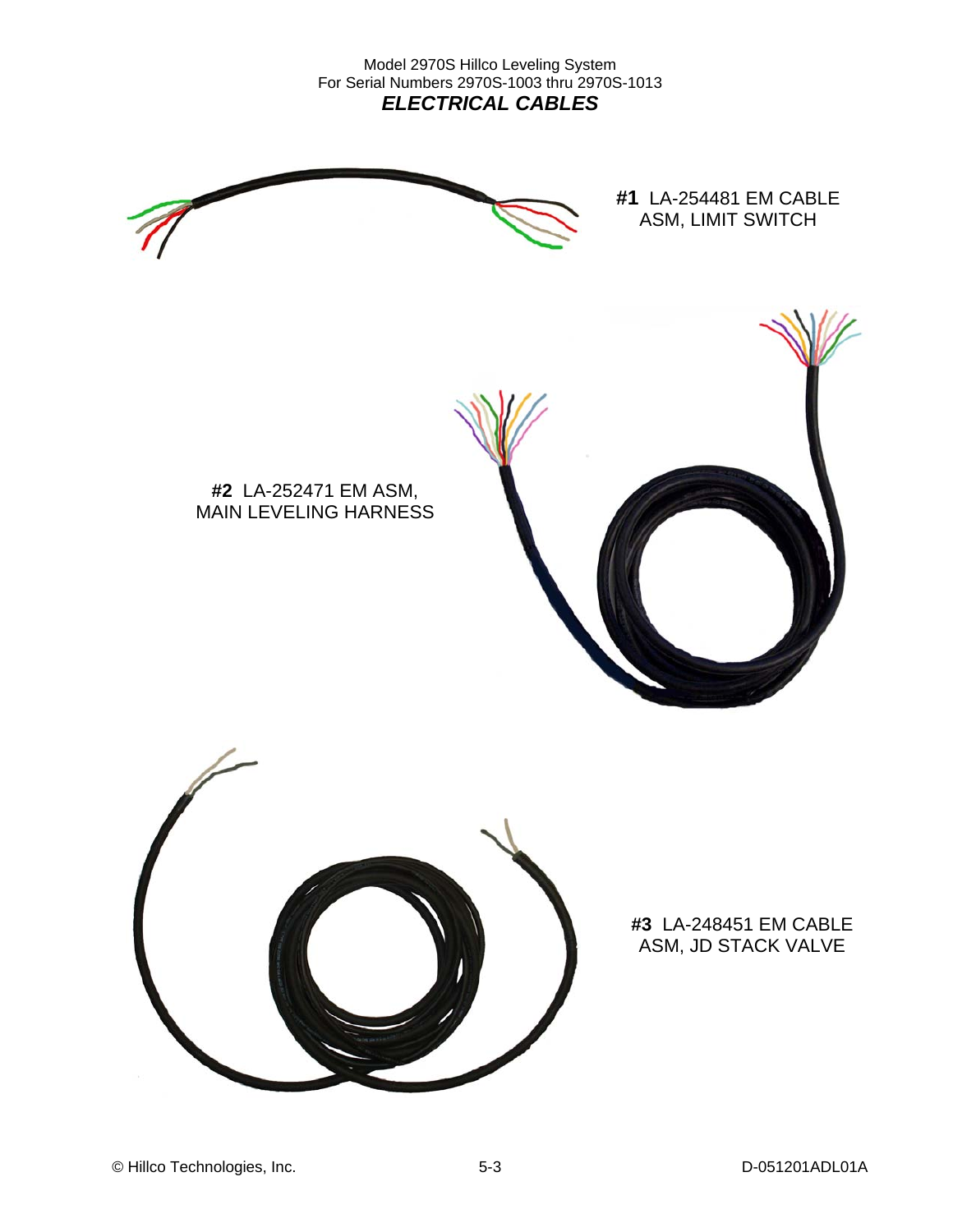|   | <b>CABLES ASSEMBLIES</b>     |  |                                       |              |  |  |
|---|------------------------------|--|---------------------------------------|--------------|--|--|
|   | <b>REF.I PART NO. IQTY.I</b> |  | <b>PART NAME</b>                      | <b>NOTES</b> |  |  |
|   | LA-254481                    |  | <b>IEM CABLE ASM. LIMIT SWITCH</b>    |              |  |  |
| ີ | LA-252471                    |  | <b>IEM ASM. MAIN LEVELING HARNESS</b> |              |  |  |
| ີ | LA-248451                    |  | <b>IEM CABLE ASM. JD STACK VALVE</b>  |              |  |  |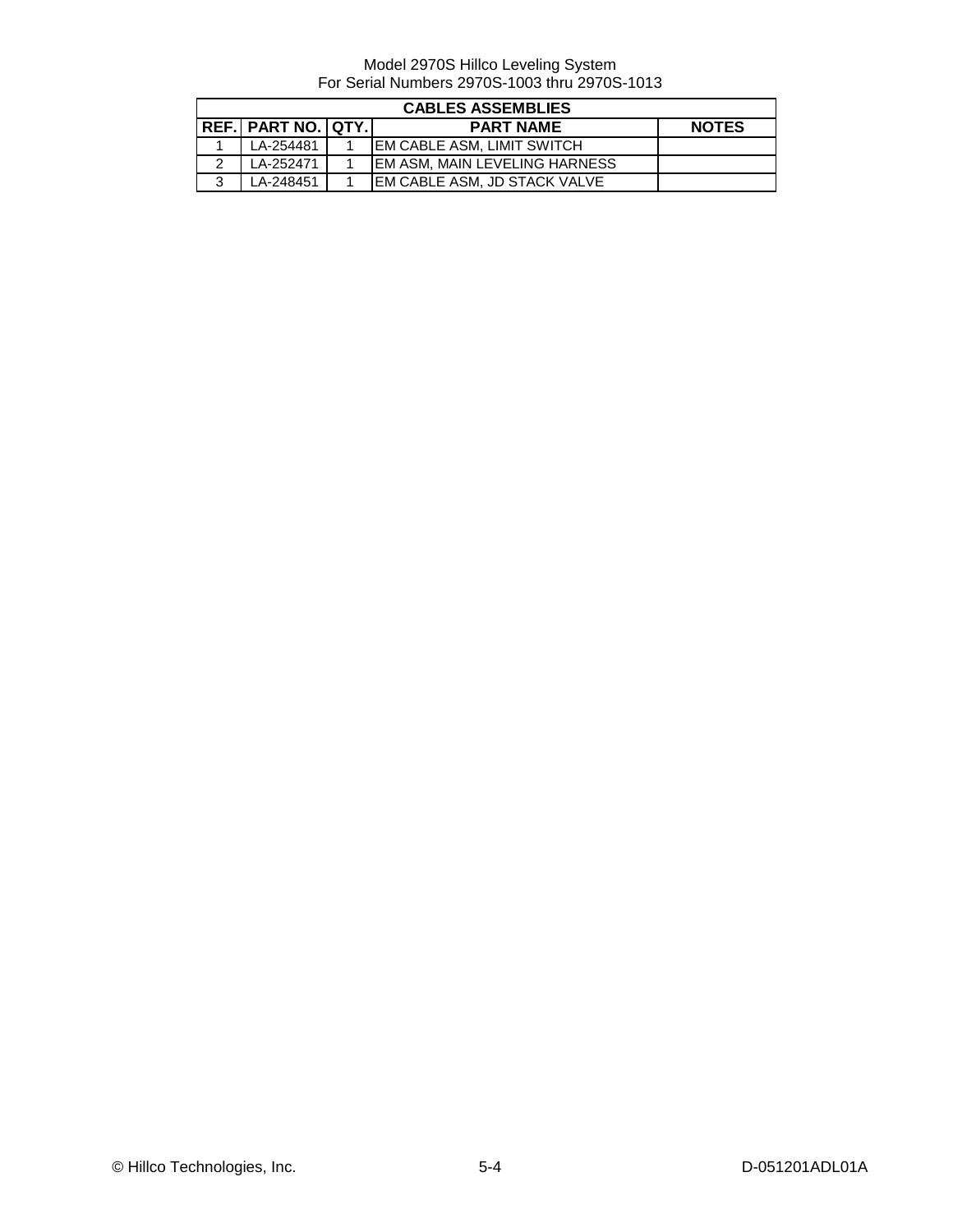## **6** *HYDRAULICS*

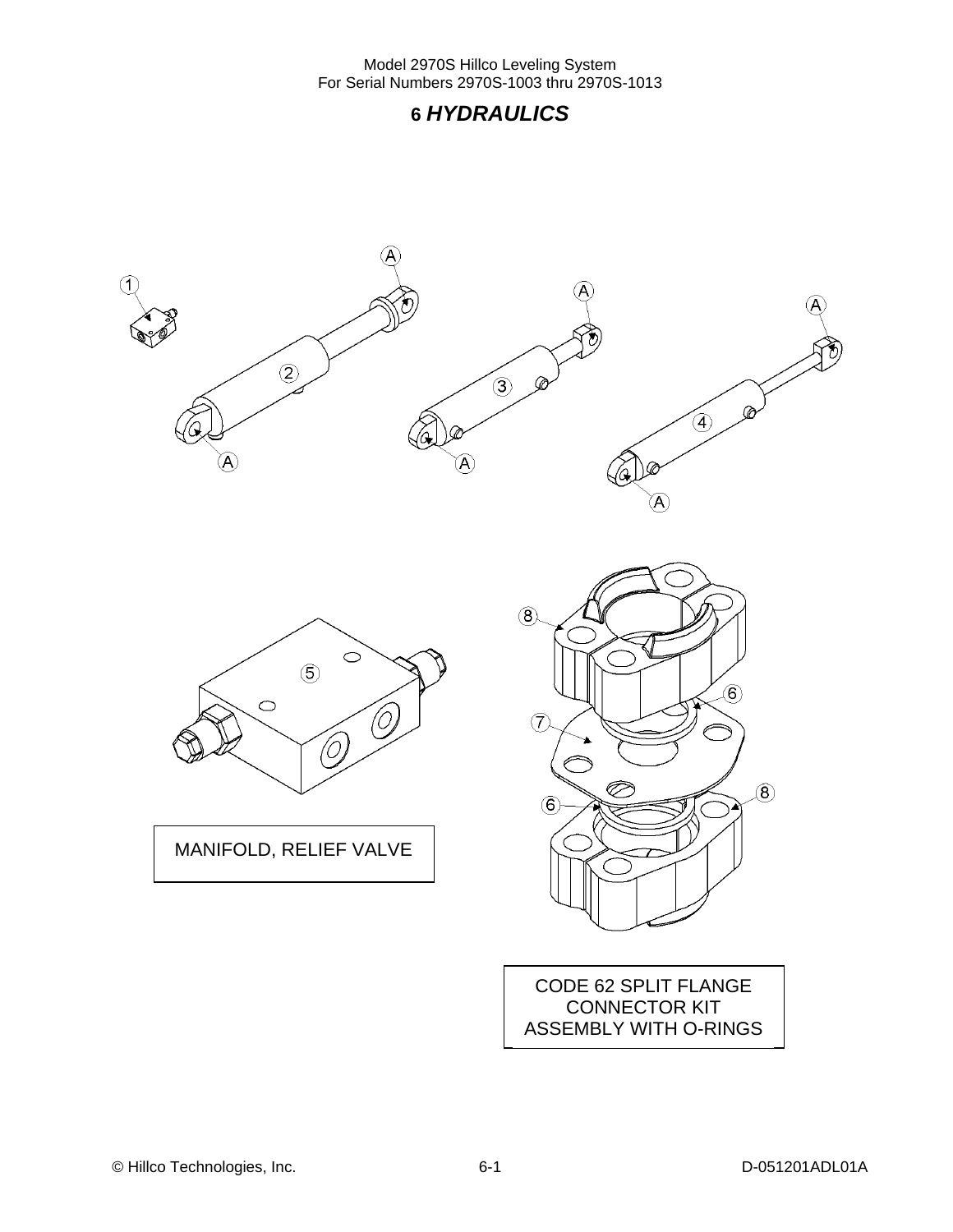|                        | <b>HYDRAULIC COMPONENTS</b> |                |                                                                 |                      |  |  |
|------------------------|-----------------------------|----------------|-----------------------------------------------------------------|----------------------|--|--|
| REF.                   | <b>PART NO.</b>             | QTY.           | <b>PART NAME</b>                                                | <b>NOTES</b>         |  |  |
| 1                      | HC-138901                   | $\overline{2}$ | <b>VALVE, COUNTER BALANCE</b>                                   |                      |  |  |
| $\ddot{\phantom{a}}$   | HC-139161                   | $\overline{2}$ | CARTRIDGE, COUNTERBALANCE VALVE                                 |                      |  |  |
|                        | HC-131971                   | $\mathfrak{p}$ | <b>BODY, COUNTERBALANCE VALVE</b>                               |                      |  |  |
| <b>NS</b>              | HC-140361                   | $\overline{2}$ | SEAL KIT, COUNTERBALANCE VALVE                                  |                      |  |  |
| $\overline{2}$         | HC-140311                   | $\overline{2}$ | CYLINDER, MAIN LEVELING                                         |                      |  |  |
| <b>NS</b>              | HC-139271                   | $\overline{2}$ | SEAL KIT, MAIN LEVELING CYLINDER                                |                      |  |  |
| 3                      | HC-140341                   | $\mathbf{1}$   | <b>CYLINDER, MASTER</b>                                         |                      |  |  |
| <b>NS</b>              | HC-134201                   | 1              | <b>SEAL KIT, MASTER CYLINDER</b>                                |                      |  |  |
| $\overline{4}$         | HC-138581                   | 1              | CYLINDER, SLAVE                                                 |                      |  |  |
| $\overline{\text{NS}}$ | HC-141281                   | $\mathbf{1}$   | SEAL KIT, SLAVE CYLINDER                                        |                      |  |  |
| 5                      | HC-138691                   | $\mathbf{1}$   | MANIFOLD, RELIEF VALVE                                          |                      |  |  |
| <b>NS</b>              | HC-141351                   | $\overline{2}$ | CARTRIDGE, RELIEF VAVLE                                         |                      |  |  |
| $\overline{\text{NS}}$ | HC-141361                   | 1              | SEAL KIT, RELIEF VALVE                                          |                      |  |  |
|                        |                             |                |                                                                 |                      |  |  |
|                        |                             |                | <b>CODE 62 SPLIT FLANGE CONNECTOR KIT ASSEMBLY WITH O-RINGS</b> |                      |  |  |
| REF.                   | <b>PART NO.</b>             | QTY.           | <b>PART NAME</b>                                                | <b>NOTES</b>         |  |  |
| <b>ASM</b>             | HC-101843                   | $\overline{2}$ | CODE 62 SLT FLNG CONNECTOR KIT                                  |                      |  |  |
|                        |                             |                | WITH O-RINGS                                                    |                      |  |  |
|                        | ONE HC-101843 KIT INCLUDES: |                |                                                                 |                      |  |  |
| 6                      | HC-134911                   | 3              | O-RING, CODE 62 CONNECTOR (SQUARE)                              |                      |  |  |
| $\overline{7}$         | HC-137891                   | $\mathbf{1}$   | PLATE, CODE 62                                                  |                      |  |  |
| 8                      | HC-137901                   | $\mathcal{P}$  | CODE 62, #16 SPLIT FLNG KIT (PAIR)                              |                      |  |  |
| $\overline{\text{NS}}$ | F-HC8-07C28                 | $\overline{4}$ | HC8 7/16 X 1-3/4                                                |                      |  |  |
| <b>NS</b>              | F-LW-O7                     | 4              | LW 7/16                                                         |                      |  |  |
|                        |                             |                |                                                                 |                      |  |  |
|                        | <b>HYDRAULIC FASTENERS</b>  |                |                                                                 |                      |  |  |
| REF.                   | <b>PART NO.</b>             | QTY.           | <b>PART NAME</b>                                                | <b>WHERE USED</b>    |  |  |
| A                      | F-SSS-04F04                 | 8              | SET SCREW, SOCKET 1/4-28 X 1/4, GRADE 8                         | <b>ALL CYLINDERS</b> |  |  |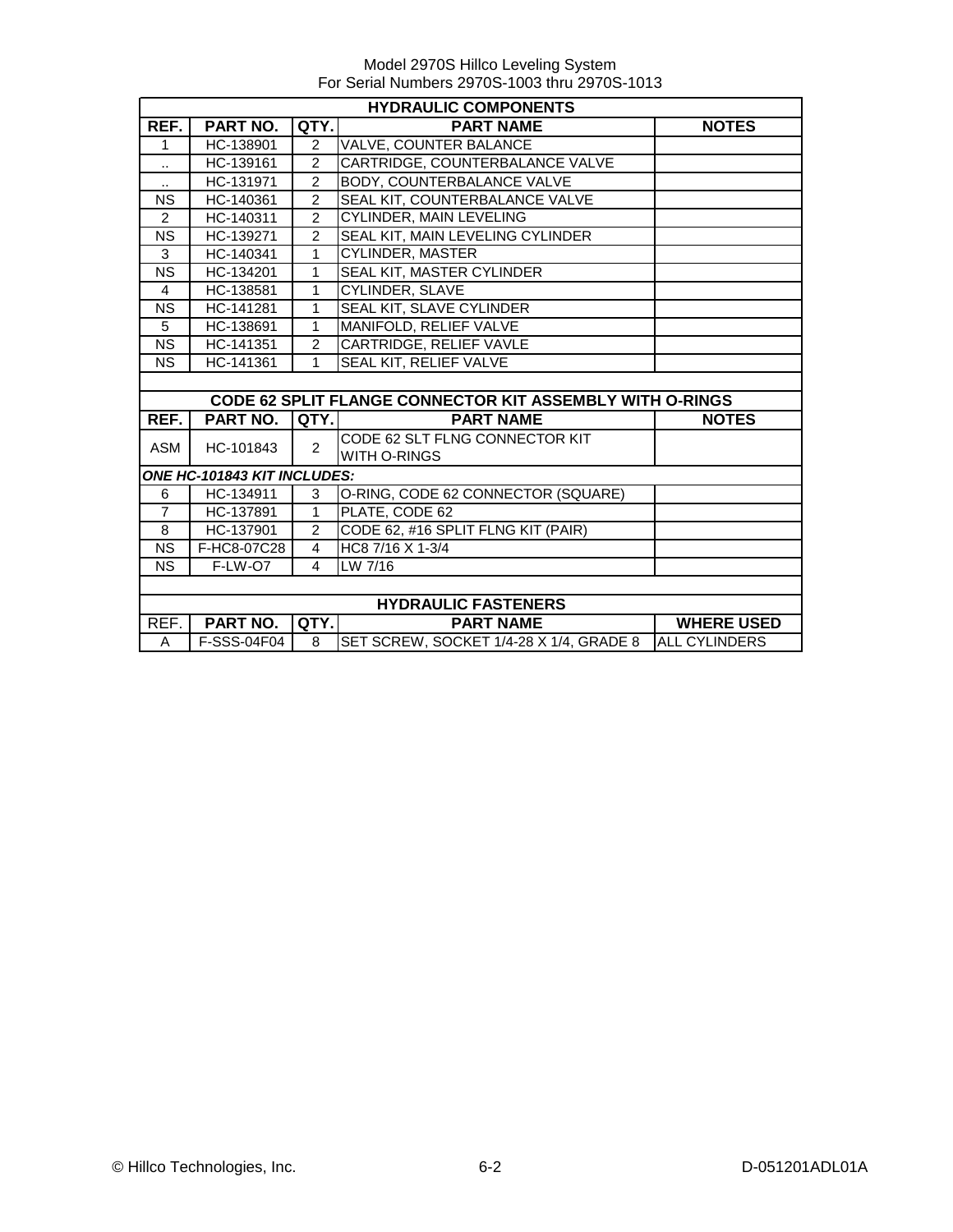### Model 2970S Hillco Leveling System For Serial Numbers 2970S-1003 thru 2970S-1013 *LEVELING AND HEADER TILT VALVES*

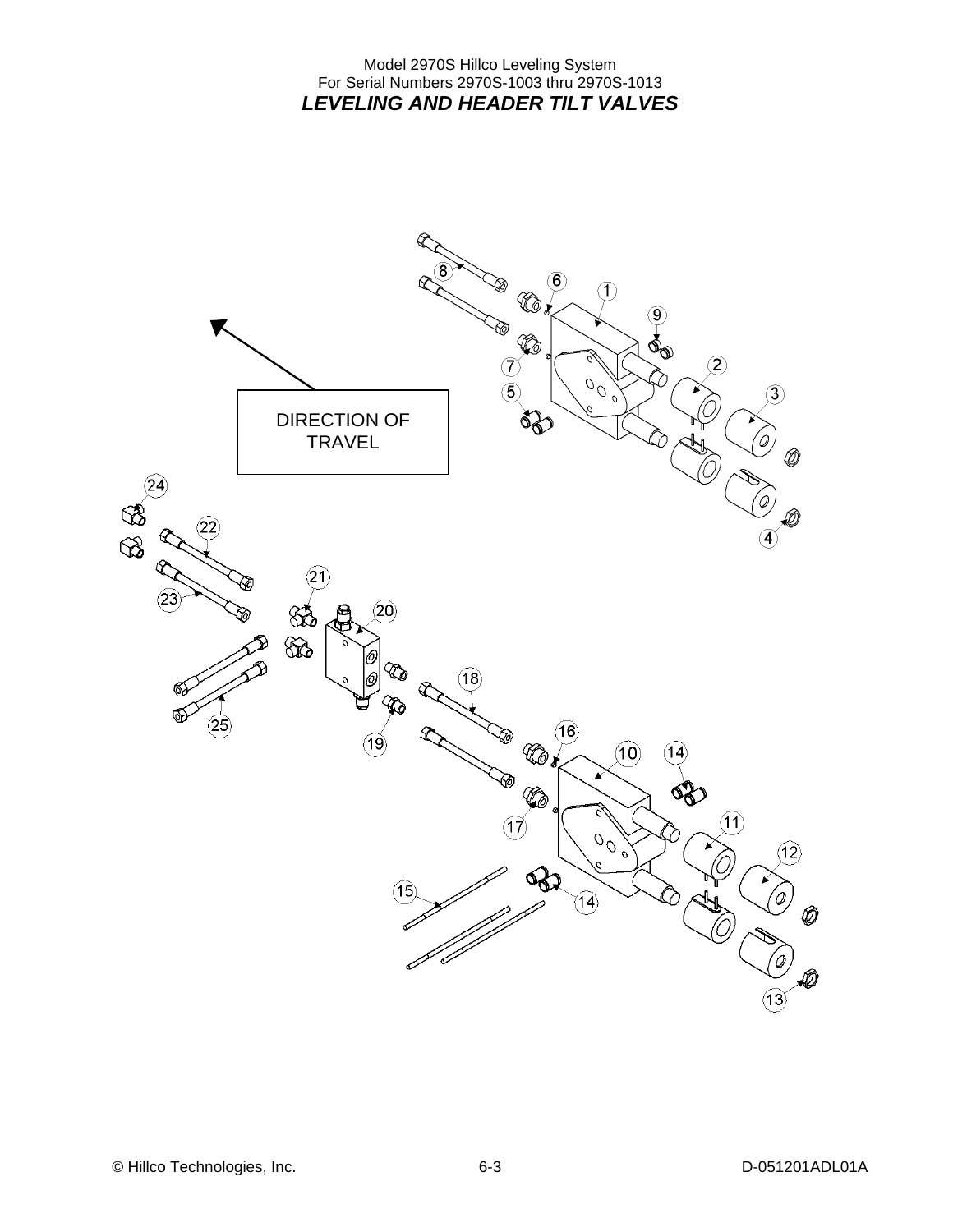|                   | <b>LEVELING VALVE</b> |                |                                                |                                                                            |  |  |  |
|-------------------|-----------------------|----------------|------------------------------------------------|----------------------------------------------------------------------------|--|--|--|
| REF.              | <b>PART NO.</b>       | QTY.           | <b>PART NAME</b>                               | <b>NOTES</b>                                                               |  |  |  |
| 1                 | HC-136511             | 1              | <b>LATERAL TILT VALVE</b>                      |                                                                            |  |  |  |
| $\overline{2}$    | HC-136561             | $\overline{2}$ | <b>COILS</b>                                   |                                                                            |  |  |  |
| 3                 | HC-136571             | $\overline{2}$ | <b>COIL COVERS</b>                             |                                                                            |  |  |  |
| 4                 | HC-136581             | $\overline{2}$ | COIL COVER NUTS                                |                                                                            |  |  |  |
| 5                 | HC-136551             | $\overline{2}$ | SHORT THROUGH TUBES                            |                                                                            |  |  |  |
| 6                 | LM-254541             | $\overline{c}$ | HM ORIFICE, TRIM VALVE<br>(DRILLED TO .040)    | NOT USED ON 60 SERIES COMBINES                                             |  |  |  |
| 7                 | HA-S-6MF8MO           | $\overline{2}$ | #6 MORS X #8 MORB ADAPTER                      |                                                                            |  |  |  |
| 8                 | LA-139101             | $\overline{c}$ | 3/8" 100R2 135" #6 FORS X #6<br><b>FORS</b>    |                                                                            |  |  |  |
| 9                 | HC-141491             | $\overline{2}$ | PLUG, TUBE                                     |                                                                            |  |  |  |
|                   |                       |                |                                                |                                                                            |  |  |  |
|                   |                       |                | <b>HEADER TILT VALVE</b>                       |                                                                            |  |  |  |
| REF.              | PART NO.              | QTY.           | <b>PART NAME</b>                               | <b>NOTES</b>                                                               |  |  |  |
| 10                | HC-136511             | 1              | LATERAL TILT VALVE                             |                                                                            |  |  |  |
| 11                | HC-136561             | $\overline{2}$ | <b>COILS</b>                                   |                                                                            |  |  |  |
| $12 \overline{ }$ | HC-136571             | $\overline{2}$ | <b>COIL COVERS</b>                             |                                                                            |  |  |  |
| 13                | HC-136581             | $\overline{c}$ | COIL COVER NUTS                                |                                                                            |  |  |  |
| 14                | HC-136551             | 4              | SHORT THROUGH TUBES                            |                                                                            |  |  |  |
| 15                | LP-248471             | 3              | ALL THREAD, B7, 1/4-20 X 15.625                |                                                                            |  |  |  |
| 16                | LM-254541             | $\overline{2}$ | HM ORIFICE, TRIM VALVE<br>(DRILLED TO .040)    |                                                                            |  |  |  |
| 17                | HA-S-4MF8MO           | $\overline{2}$ | #4 MORS X #8 MORB ADAPTER                      |                                                                            |  |  |  |
| 18                | LA-139111             | $\overline{2}$ | 1/4" 100R2 83-1/2" #4 FORS X #4<br><b>FORS</b> |                                                                            |  |  |  |
| 19                | HA-S-4MF4MO           | $\overline{2}$ | #4 MORB X #4 MORS STR                          | THREAD RUNN TEE                                                            |  |  |  |
| 20                | HC-138691             | 1              | MANIFOLD, RELIEF VALVE                         | <b>SEE PAGE 6-2 FOR DETAILS</b>                                            |  |  |  |
| 21                | HA-T-4MF4MO           | $\overline{2}$ | #4 MORB X #4 MORS STR<br>THREAD RUN TEE        |                                                                            |  |  |  |
| 22                | LA-139131             | 1              | 1/4" 100R2 216" #4 FORS X #4<br><b>FORS</b>    | SLAVE CYLINDER ROD TO RELIEF<br>VALVE #2                                   |  |  |  |
| 23                | LA-139141             | 1              | <b>FORS</b>                                    | 1/4" 100R2 202-1/2" #4 FORS X #4 SLAVE CYLINDER BASE TO RELIEF<br>VALVE #1 |  |  |  |
| 24                | HA-L-4MF6MO           | $\overline{2}$ | #4 MORS X #6 MORB 90°                          | <b>SLAVE CYLINDER</b>                                                      |  |  |  |
| 25                | LA-139141             | 1              | 1/4" 100R2 114-1/2" #4FORS X #4<br><b>FORS</b> | <b>RELIEF VALVE #1 TO MASTER BASE</b>                                      |  |  |  |
| 25                | LA-139141             | 1              | 1/4" 100R2 114-1/2" #4FORS X #4<br><b>FORS</b> | RELIEF VALVE #2 TO MASTER ROD                                              |  |  |  |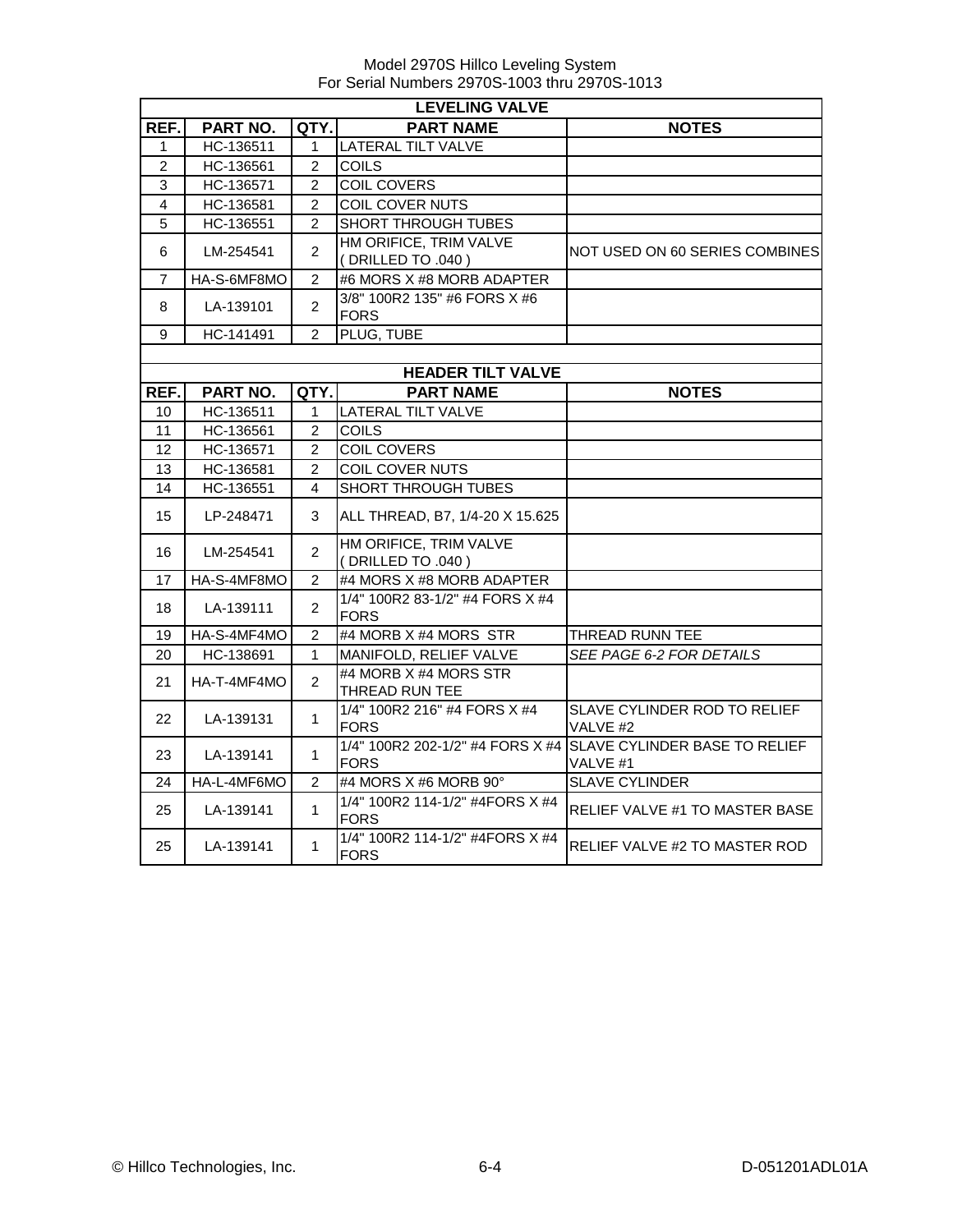### Model 2970S Hillco Leveling System For Serial Numbers 2970S-1003 thru 2970S-1013 *HYDRAULIC HOSES*

|           | REF.   PART NO.   QTY. |                | <b>PART NAME</b>                                                    | <b>WHERE USED</b>                               |  |  |  |  |
|-----------|------------------------|----------------|---------------------------------------------------------------------|-------------------------------------------------|--|--|--|--|
|           | <b>LEVELING HOSES</b>  |                |                                                                     |                                                 |  |  |  |  |
| <b>NS</b> | LA-138981              | $\overline{2}$ | 3/8" 100R2 59" #6 FORS X #6 FORS                                    | LEFT OR RIGHT POCV#2 TO<br>RIGHT/LEFT ROD FRONT |  |  |  |  |
| <b>NS</b> | LA-252151              | $\overline{2}$ | 1/4" 100R2 17-1/2" #6 FORS X #6 FORS                                | LEFT OR RIGHT POCV#3 TO<br>RIGHT/LEFT ROD REAR  |  |  |  |  |
| <b>NS</b> | LA-139141              | 1              | 1/4" 100R2 110-1/2" #4 FORS X #4<br><b>FORS</b>                     | RELIEF VALVE #2 TO MASTER ROD                   |  |  |  |  |
|           |                        |                | <b>BRAKE HOSES</b>                                                  |                                                 |  |  |  |  |
| <b>NS</b> | LA-130371              | $\overline{2}$ | 1/4" TITE FLEX 31" #4 FORS X #4<br><b>MORS</b>                      | <b>BRAKE HOSE RIGHT &amp; LEFT</b>              |  |  |  |  |
| <b>NS</b> | HA-133131              | 2              | <b>TEFLON O-RING</b>                                                | FOR ABOVE TWO BRAKE HOSES                       |  |  |  |  |
|           |                        |                | <b>TRIM HOSES</b>                                                   |                                                 |  |  |  |  |
| <b>NS</b> | LA-139141              | $\mathbf{1}$   | 1/4" 100R2 110-1/2" #4FORS X #4 FORSIRELIEF VALVE #1 TO MASTER BASE |                                                 |  |  |  |  |
|           |                        |                | <b>GREASE HOSES</b>                                                 |                                                 |  |  |  |  |
| <b>NS</b> | LA-138941              | 1              | 3/16" R1 GREASE HOSE 22-3/4" 1/8<br>MPT X 1/8 MPT                   | MASTER BASE TO BH #3                            |  |  |  |  |
| <b>NS</b> | LA-138951              | $\mathbf{1}$   | 3/16" R1 GREASE HOSE 40" 1/8<br>MPT X 1/8 MPT                       | RH MAIN LEN CYL BASE TO BH #2                   |  |  |  |  |
| <b>NS</b> | LA-138961              | 1              | 3/16" R1 GREASE HOSE 78-1/2" 1/8<br>MPT X 1/8 MPT                   | MAIN PVT TO BH #2                               |  |  |  |  |
| <b>NS</b> | LA-138971              | $\mathbf{1}$   | 3/16" R1 GREASE HOSE 94-1/2" 1/8<br>MPT X 1/8 MPT                   | LH MAIN LEV CYL BASE TO BH #1                   |  |  |  |  |
|           |                        |                | <b>HYDRO HOSES</b>                                                  |                                                 |  |  |  |  |
| <b>NS</b> | LA-140381              | 1              | 1" 100R15 68" CODE 62 SLT FLNG<br>180° X CODE 62 SPLT FLNG STR      | <b>HYDROSTAT FRONT</b>                          |  |  |  |  |
| <b>NS</b> | LA-140391              | 1              | 1" 100R15 58" CODE 62 SLT FLNG<br>180° X CODE 62 SPLT FLNG STR      | <b>HYDROSTAT REAR</b>                           |  |  |  |  |
| <b>NS</b> | LA-140401              | 1              | 3/4" 100R1 HOSE 38-1/2"<br>#12 MORS X #12 FORS 45 $^{\circ}$        | <b>HYDRO MOTOR CASE DRAIN</b>                   |  |  |  |  |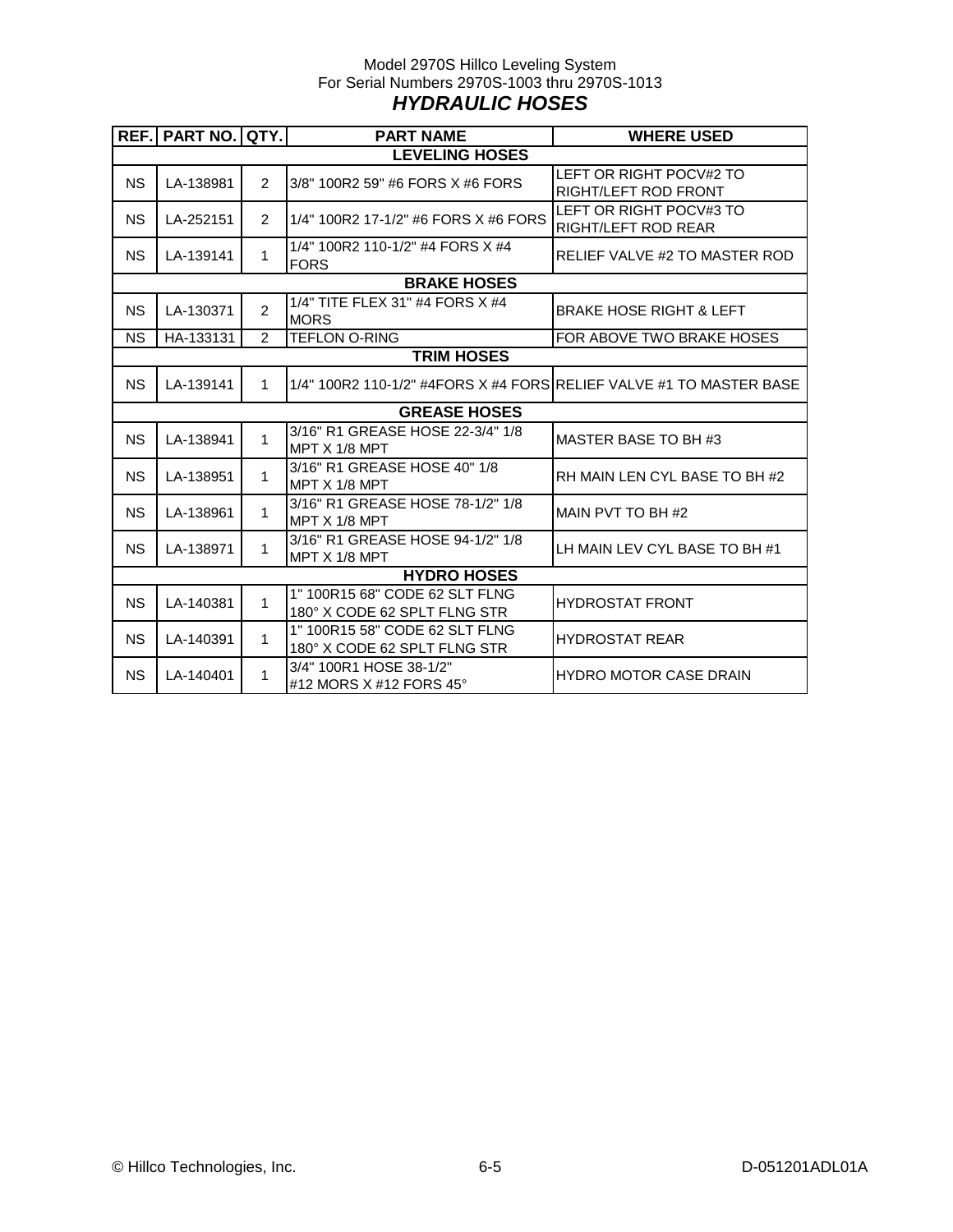### Model 2970S Hillco Leveling System For Serial Numbers 2970S-1003 thru 2970S-1013 *HYDRAULIC ADAPTERS*

| REF.      | PART NO.                      | QTY.           | <b>PART NAME</b>                                  | <b>WHERE USED</b>                      |  |  |  |
|-----------|-------------------------------|----------------|---------------------------------------------------|----------------------------------------|--|--|--|
|           | <b>MAIN CYLINDER ADAPTERS</b> |                |                                                   |                                        |  |  |  |
| <b>NS</b> | HA-L-6MF6MO                   | 4              | #6 MORS $X$ #6 MORB 90 $^{\circ}$                 | POCV #2,#3 LEFT & RIGHT                |  |  |  |
| NS.       | HA-K-6MF6MO                   | 2              | #6 MORB X #6 MORS BRANCH TEE                      | LEFT AND RIGHT LEV CYL ROD             |  |  |  |
| <b>NS</b> | HA-L-6MO6MO                   | 2              | # 6 MORB $X$ #6 MORB 90 $^{\circ}$                | POCV #1 LEFT AND RIGHT LEV<br>CYL BASE |  |  |  |
| <b>NS</b> | HA-M-6FF6MF                   | $\mathfrak{p}$ | #6 FORS X #6 MORS SWIVEL NUT RUN<br><b>TEE</b>    | LEFT MAIN LEV CYL ROD                  |  |  |  |
| <b>NS</b> | HA-L-6FF6MF                   | 3              | #6 FORS X #6 MORS 90°                             | LEFT AND RIGHT LEV CYL ROD             |  |  |  |
| <b>NS</b> | HA-S-6FO8MO                   | 4              | #8 MORB X #6 FORB STR                             | ALL MAIN LEV CYL PORTS                 |  |  |  |
|           |                               |                | <b>MASTER CYLINDER ADAPTERS</b>                   |                                        |  |  |  |
| <b>NS</b> | HA-L-4MF6MO                   | $\mathfrak{p}$ | #4 MORS $X$ #6 MORB 90 $^{\circ}$                 | MASTER CYLINDER ROD AND<br><b>BASE</b> |  |  |  |
|           |                               |                | <b>GREASE FITTINGS ADAPTERS</b>                   |                                        |  |  |  |
| <b>NS</b> | HA-S-2FP2MN                   | $\overline{4}$ | 1/8" NPSM X 1/8" FPT BULKHEAD<br><b>CONNECTOR</b> | <b>GREASE BULKHEAD MOUNT</b>           |  |  |  |
| <b>NS</b> | HA-NJ-2FN                     | 4              | 1/8" NPSM BULKHEAD LOCKNUT                        | <b>BULKHEAD CONNECTOR</b>              |  |  |  |
| NS.       | HC-138011                     | 4              | 1/4-28 STRAIGHT ZERK                              | <b>ALL GREASE LINES</b>                |  |  |  |
| NS.       | HC-133891                     | 1              | 1/8 NPT STRAIGHT ZERK                             | <b>DROP AXLE</b>                       |  |  |  |
| NS.       | HA-L-2FP2MP                   | 1              | 1/8 NPT 90 STREET EL                              | <b>MAIN PIVOT PIN</b>                  |  |  |  |
| NS.       | HC-135771                     | 3              | 1/4-28 MALE X 1/8 FPT 90°                         | <b>MASTER &amp; MAIN LEV CYL BASES</b> |  |  |  |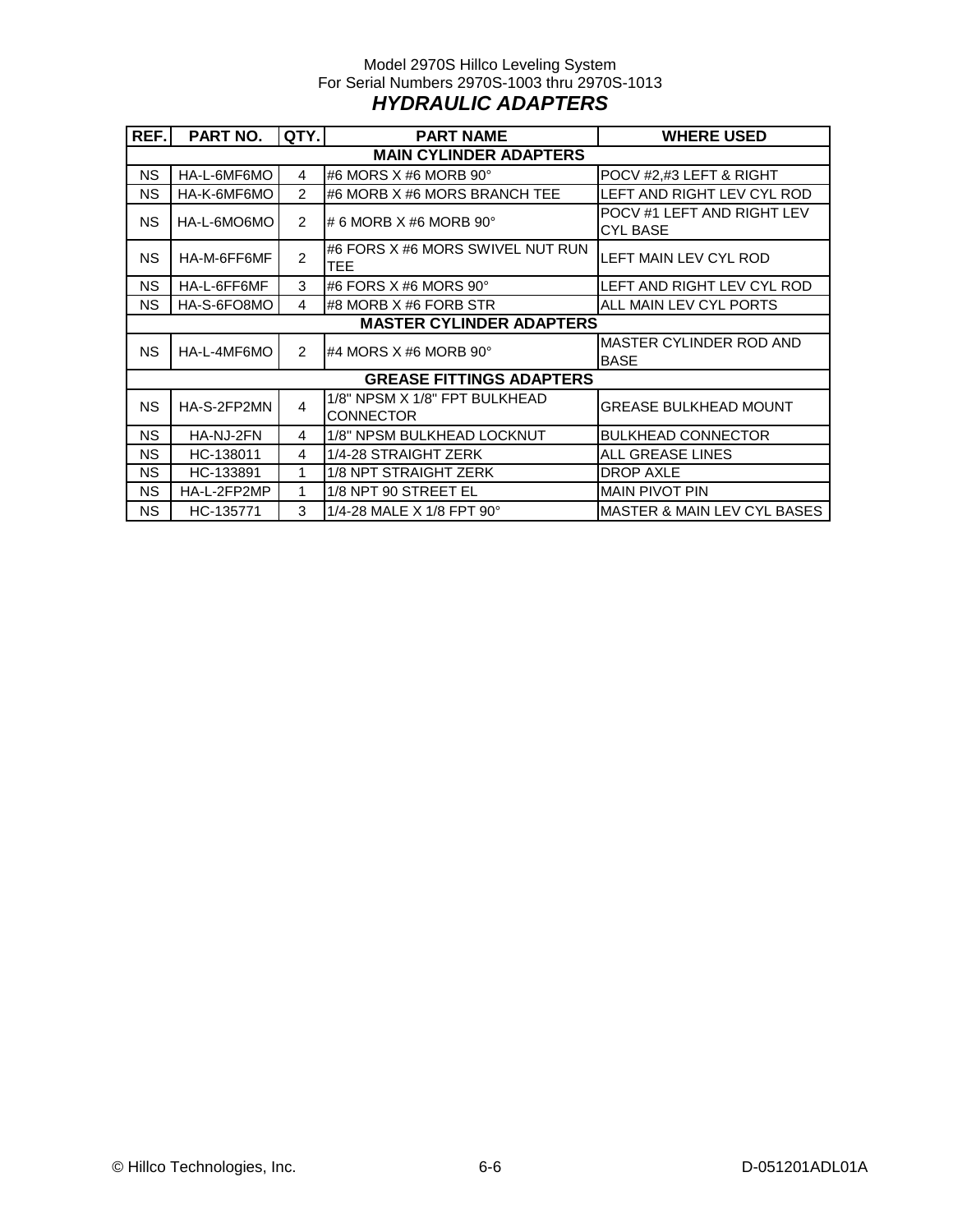# **7** *MISCELLANEOUS*

| DOCUMENTS, LABELS, AND MISCELLANEOUS |                                  |                |                                                   |                                                  |  |  |  |  |  |  |
|--------------------------------------|----------------------------------|----------------|---------------------------------------------------|--------------------------------------------------|--|--|--|--|--|--|
| REF.                                 | PART NO.                         |                | QTY.<br><b>PART NAME</b>                          | <b>DESCRIPTION</b>                               |  |  |  |  |  |  |
| <b>NS</b>                            | LL-141301                        | $\overline{2}$ | <b>DECAL, HILLCO SIDEHILL</b>                     |                                                  |  |  |  |  |  |  |
| $\overline{\text{NS}}$               | LL20-100782                      | $\mathbf{1}$   | CAUTION LEVELING SYSTEM CAB                       |                                                  |  |  |  |  |  |  |
| <b>NS</b>                            | LL20-100784                      | $\overline{2}$ | <b>DANGER PINCH POINT</b>                         | RH & LH UPPER TRANS<br><b>FACE PLT</b>           |  |  |  |  |  |  |
| <b>NS</b>                            | LL20-100786                      | $\mathbf{1}$   | <b>WARNING ELECTRONIC CRUSHING</b><br>HAZARD      | UNDERCARRIAGE FRONT                              |  |  |  |  |  |  |
| <b>NS</b>                            | LL20-100788                      | $\overline{2}$ | DANGER HYDRAULIC HAZARD                           | 1- EA MAIN CYLINDER                              |  |  |  |  |  |  |
| <b>NS</b>                            | LL20-100783                      | 4              | DANGER, CRUSHING HAZARD                           | 4- R&L UNDERCARRIAGE                             |  |  |  |  |  |  |
| $\overline{\text{NS}}$               | LL-133741                        | $\overline{2}$ | LABEL, GREASE 50 HRS                              | <b>REAR AXLE</b>                                 |  |  |  |  |  |  |
| <b>NS</b>                            | LL-133741                        | 1              | LABEL, GREASE 50 HRS                              | OC BULKHEAD                                      |  |  |  |  |  |  |
| <b>NS</b>                            | LL-133741                        | $\mathbf{1}$   | LABEL, GREASE 50 HRS                              | RH TRANS SIDE PLT                                |  |  |  |  |  |  |
| <b>NS</b>                            | LL-133741                        | $\overline{2}$ | LABEL, GREASE 50 HRS                              | MAIN LEV CYL BOTTOM                              |  |  |  |  |  |  |
| <b>NS</b>                            | LL-133741                        | 1              | LABEL, GREASE 50 HRS                              | MASTER CYLINDER ROD                              |  |  |  |  |  |  |
| <b>NS</b>                            | LL-133741                        | 1              | LABEL, GREASE 50 HRS                              | REAR AXLE, LEFT AND<br><b>RIGHT</b>              |  |  |  |  |  |  |
| <b>NS</b>                            | LL-138441                        | $\mathbf{1}$   | LABEL, CAB CONTROL                                | CAB CONTROL BOX                                  |  |  |  |  |  |  |
| <b>NS</b>                            | LA-255961                        | 1              | TAG, SERIAL NUMBER PLATE                          | REAR OF UNDERCARRIAGE                            |  |  |  |  |  |  |
| <b>NS</b>                            | D-051201ADL01A                   | 1              | MANUAL, PARTS                                     |                                                  |  |  |  |  |  |  |
|                                      | <b>HOSE CLAMPS AND FASTENERS</b> |                |                                                   |                                                  |  |  |  |  |  |  |
| <b>NS</b>                            | F-HCF-08M090F                    | $\overline{2}$ | FLHC-8.8 M8 X 1.25 X 90                           | <b>BEHRINGER CLAMP FOR</b><br><b>HYDRO HOSES</b> |  |  |  |  |  |  |
| <b>NS</b>                            | F-HNF-08MF                       | $\overline{2}$ | FLHN-8.8 M8 X 1.25                                | BEHRINGER CLAMP FOR<br><b>HYDRO HOSES</b>        |  |  |  |  |  |  |
| NS.                                  | MC-137521                        | $\overline{2}$ | TANDEM CLAMPING HALVES<br><b>BEHRINGER (PAIR)</b> | <b>HYDROSTAT HOSES</b>                           |  |  |  |  |  |  |
| NS.                                  | MC-137531                        | $\overline{2}$ | COVER PLATE W/ 5/16" HOLE<br>(BEHRINGER)          | <b>HYDROSTAT HOSES</b>                           |  |  |  |  |  |  |
| <b>NS</b>                            | HC-139201                        | $\overline{c}$ | CLAMP, 1" BERINGER HD (PAIR)                      | HYDRO STEEL LINES                                |  |  |  |  |  |  |
| <b>NS</b>                            | HC-139211                        | $\overline{2}$ | CLAMP, WELD PLATE FOR 1"<br><b>BERINGER</b>       | <b>HYDRO STEEL LINES</b>                         |  |  |  |  |  |  |
| NS.                                  | HC-139221                        | 1              | CLAMP, 1/4" TUBE TANDEM (PAIR)                    | <b>BRAKE LINES</b>                               |  |  |  |  |  |  |
| <b>NS</b>                            | HC-139231                        | $\overline{2}$ | CLAMP, COVER PLATE FOR 1/4" TUBE<br><b>CLAMP</b>  | <b>BRAKE LINES</b>                               |  |  |  |  |  |  |
| <b>NS</b>                            | HC-139191                        | $\overline{2}$ | ABRASION SLEEVE, NYLON -- 2.19" ID<br>X 60"       | JD HYDRO HOSES                                   |  |  |  |  |  |  |
| <b>NS</b>                            | HC-248991                        | $\overline{1}$ | HM TUBE, HYDRO FRONT                              |                                                  |  |  |  |  |  |  |
| <b>NS</b>                            | HC-249001                        | $\mathbf{1}$   | HM TUBE, HYDRO REAR                               |                                                  |  |  |  |  |  |  |
| $\overline{\text{NS}}$               | F-HCF-8M050E                     | $\mathbf{1}$   | FLHN-10.9 M8 X 1.25 X 50                          | <b>BRAKELINE CLAMP</b>                           |  |  |  |  |  |  |
| <b>NS</b>                            | F-HNF-08ME                       | 1              | FLHN-10.9 M8 X 1.25                               | <b>BRAKELINE CLAMP</b>                           |  |  |  |  |  |  |
| $\overline{\text{NS}}$               | F-HNN-05C                        | $\overline{2}$ | HN5 5/16-18 NYLOCK                                | <b>BRAKE CABLES</b>                              |  |  |  |  |  |  |